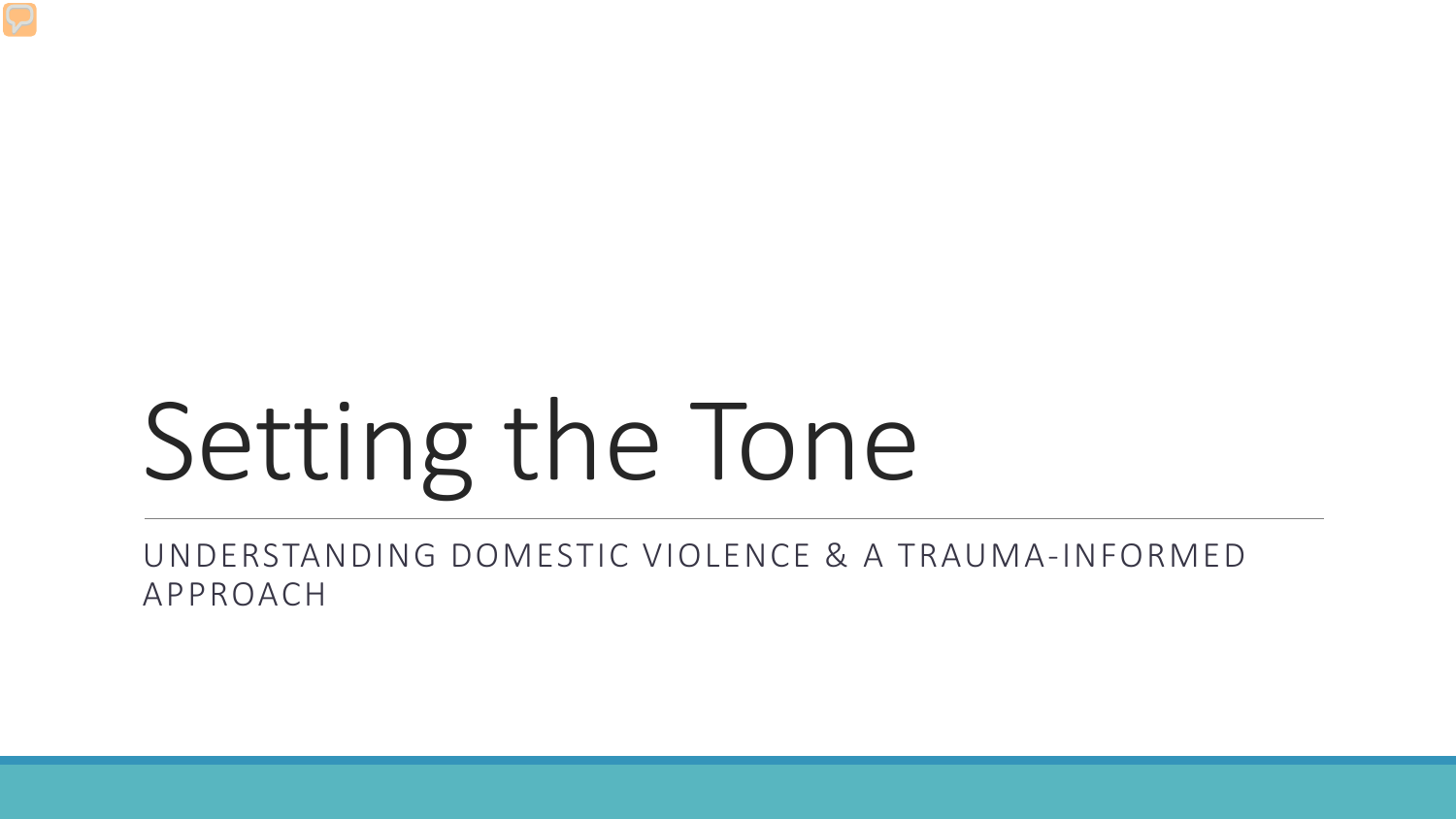#### Domestic Violence is…

A **pattern** of abusive behavior in a relationship that is used by one partner to maintain **power and control** over another current or former intimate partner.

Can be physical, sexual, emotional, economic, or psychological actions or threats of actions that influence another person.

This includes any behavior that intimidates, manipulates, humiliates, isolates, frightens, terrorizes, coerces, threatens, hurts, injures, or wounds someone. 1

> U.S. Department of Justice Office on Violence Against Women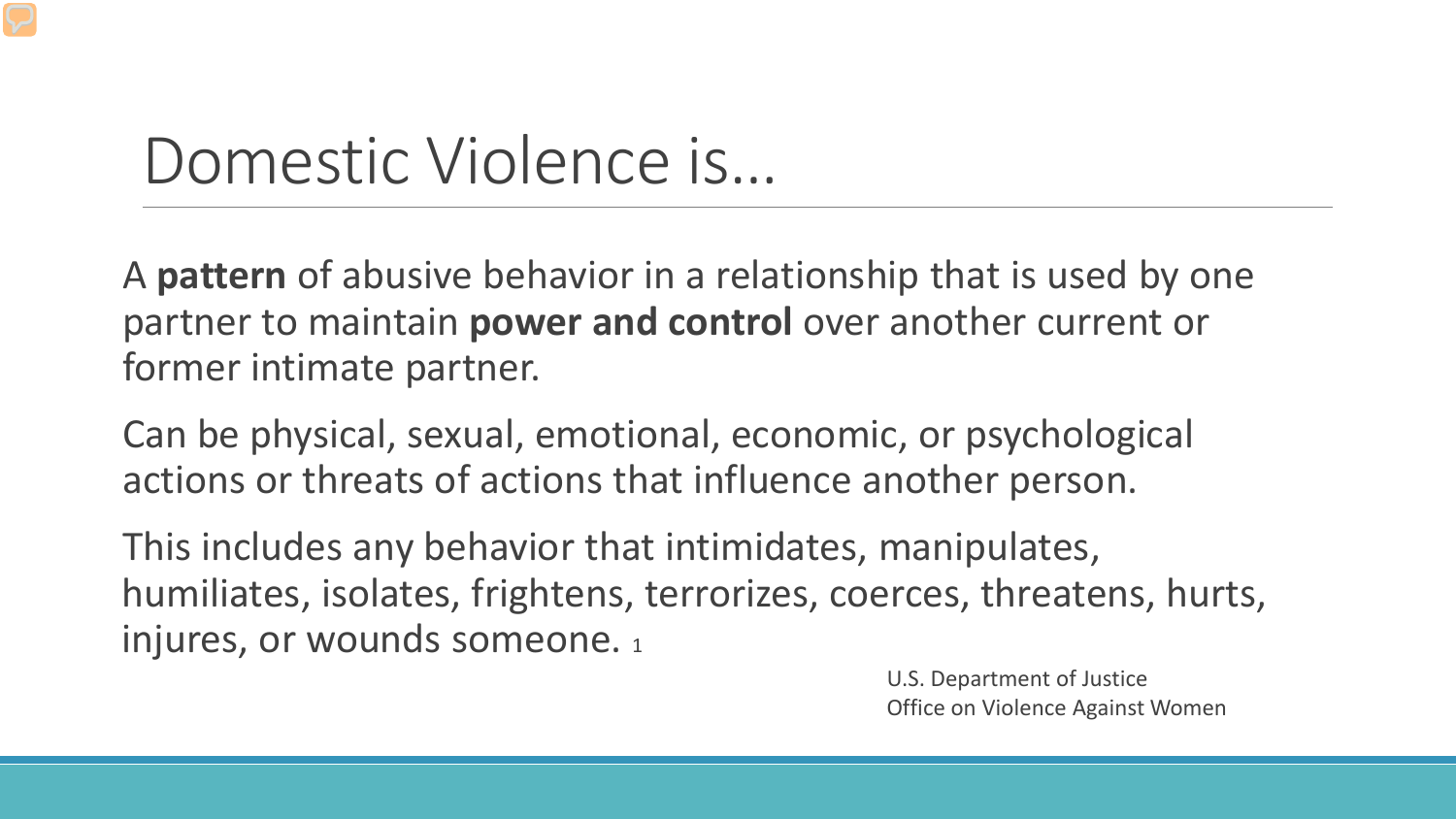#### Who is impacted?

Anyone of any race, age, sexual orientation, religion or gender can be a victim – or perpetrator – of domestic violence. It can happen to people who are married, living together or who are dating. It affects people of all socioeconomic backgrounds and education levels.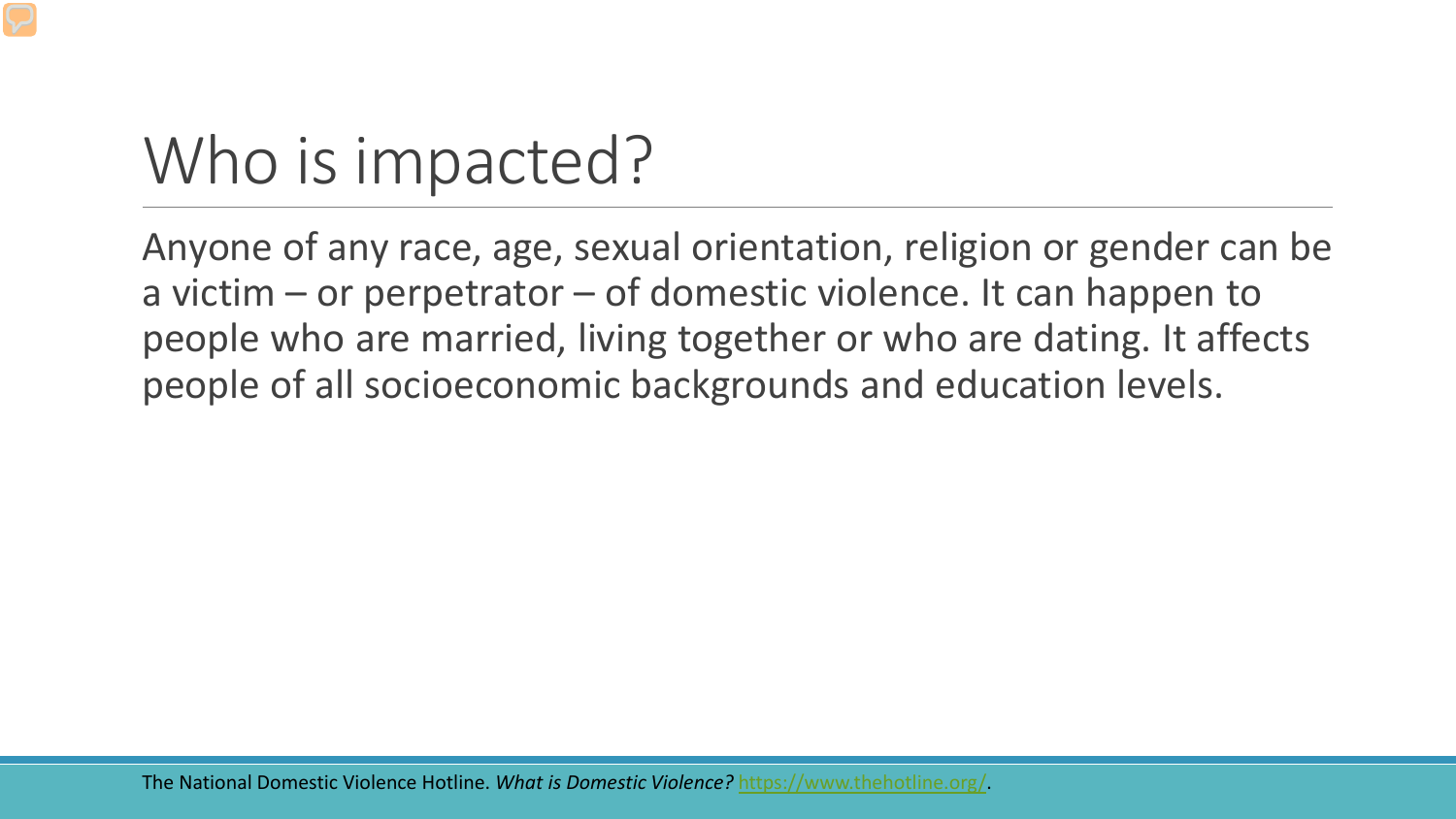#### Who is impacted?

However, some factors may increase or decrease odds of victimization, for example:

- Gender
- Socioeconomic status
- Immigration status
- Ethnicity
- Ability/disability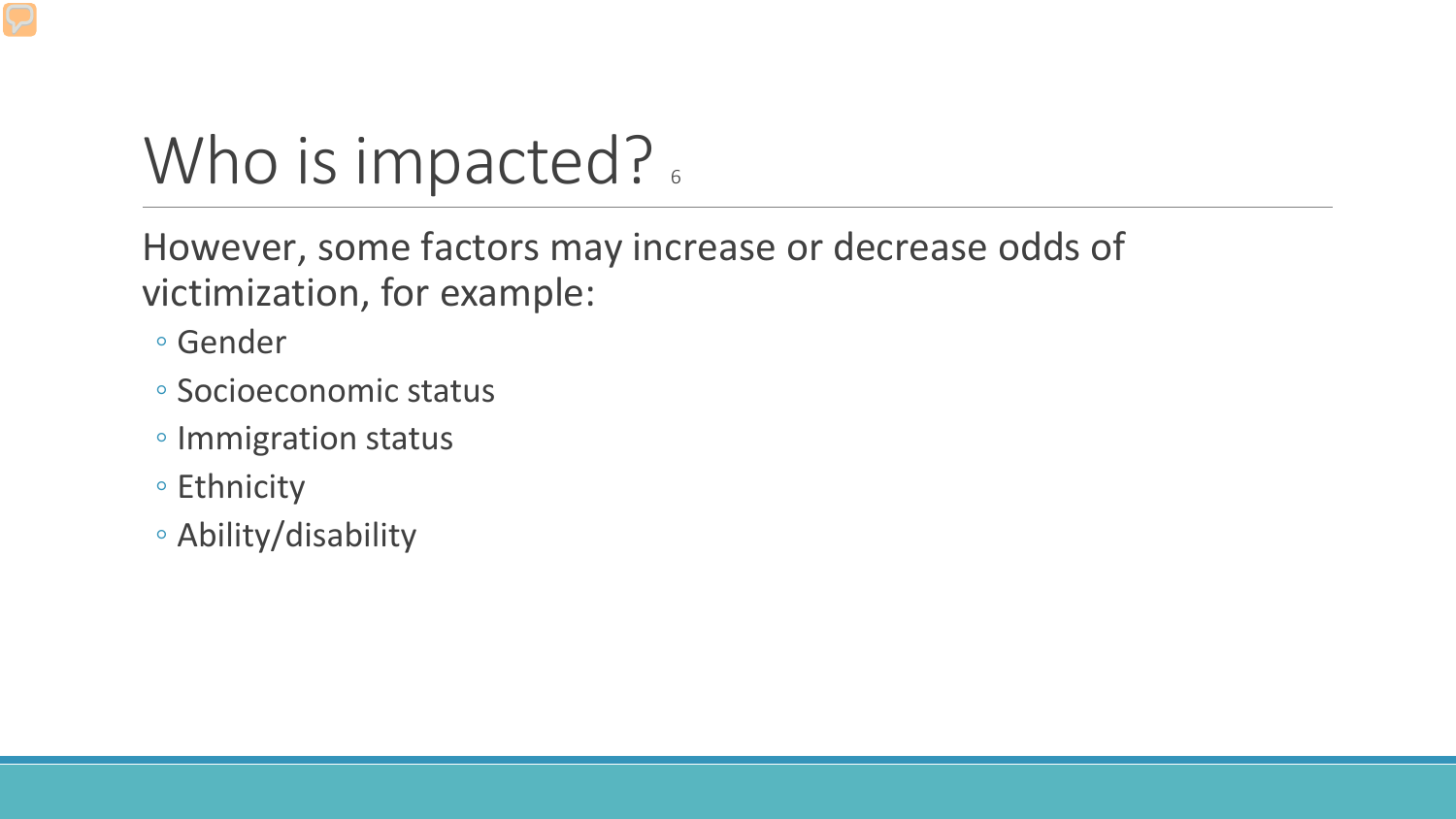National Intimate Partner and Sexual Violence Survey: 2015 Data Brief.

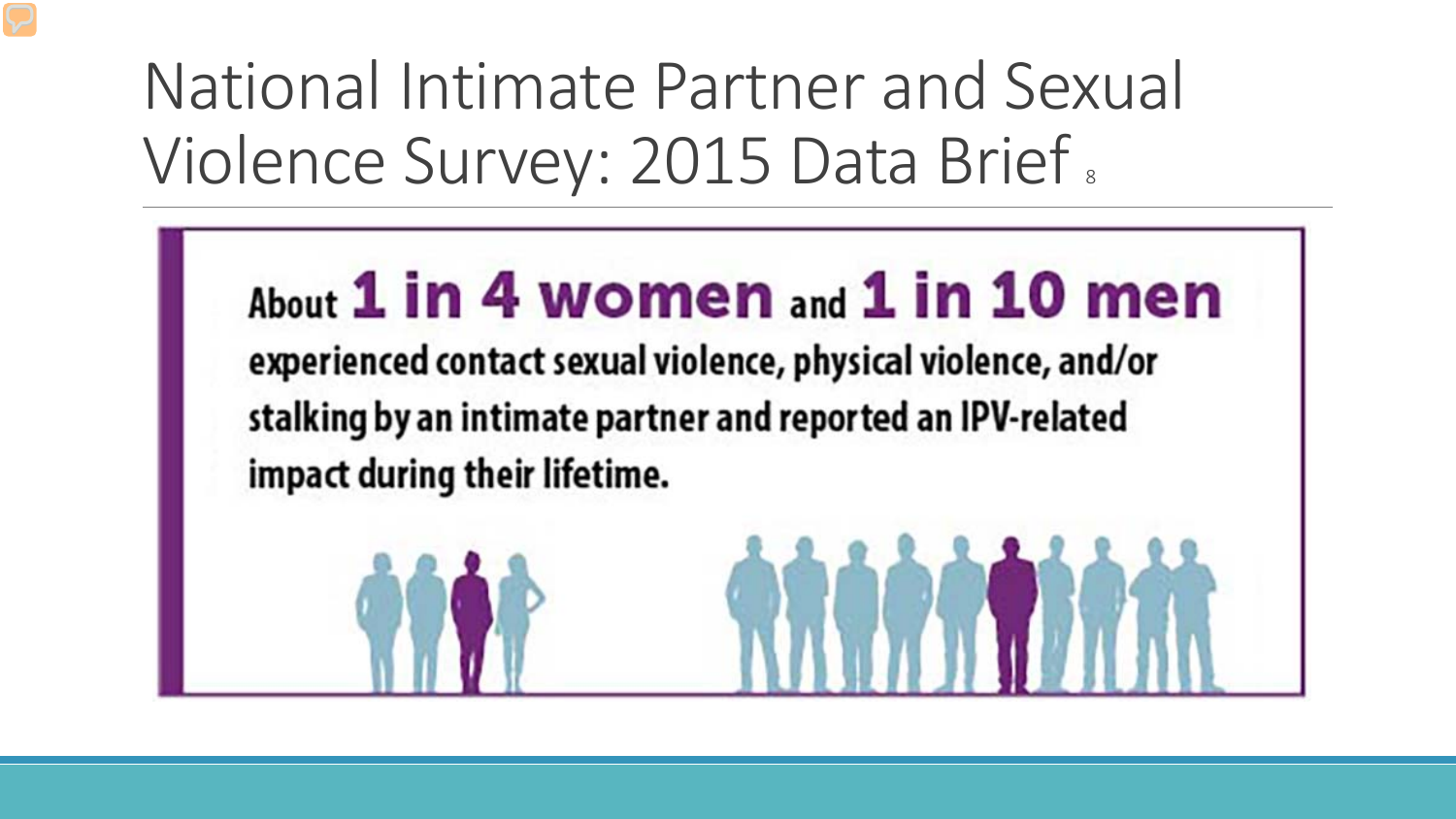#### Some of the signs of an abusive relationship include a partner who: 3

Insults or demeans you.

Acts in ways that scare you.

Controls what you do, who you talk to or where you go.

Pushes, chokes or hits you.

Isolates you from friends or family members.

Tries to control your money, refuses to give you money for necessary expenses.

Prevents you from working or going to school.

Threatens to take away your children.

Denies or blames you for the abuse.

Destroys your property or threatens to kill your pets.

Intimidates you with weapons.

Threatens to commit suicide or threatens to kill you.

Pressures you to use drugs or alcohol.

Pressures you to have sex when you don't want to or to do things sexually you're not comfortable with.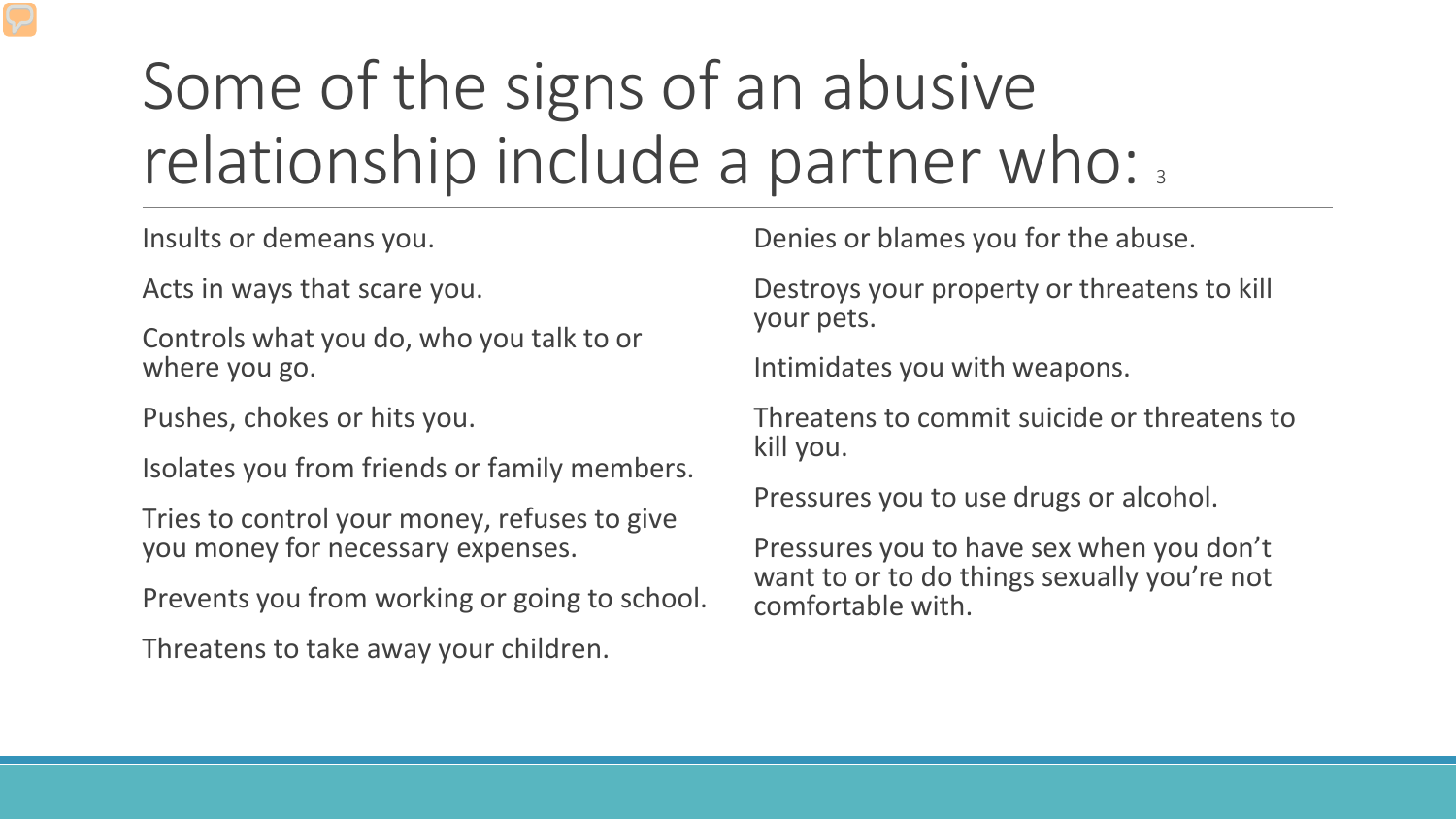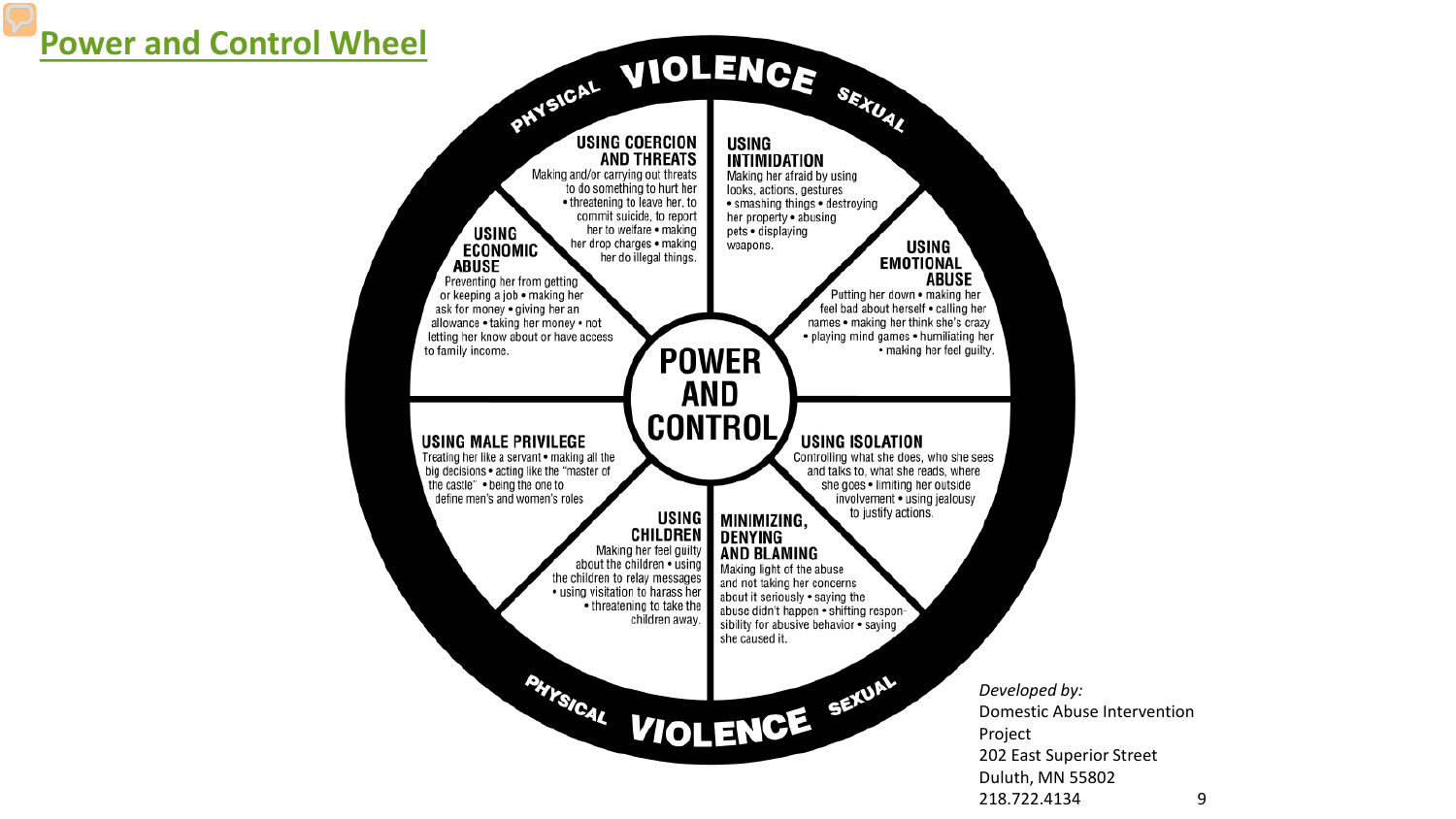#### Victim/Survivor-Defined

People's lives are complex

Victims analyze risks on an ongoing basis

For some, [leaving may increase](https://www.youtube.com/watch?v=IU50HksugZk) the severity and number of risks

For others, leaving will lessen the risks (Davies, 2009)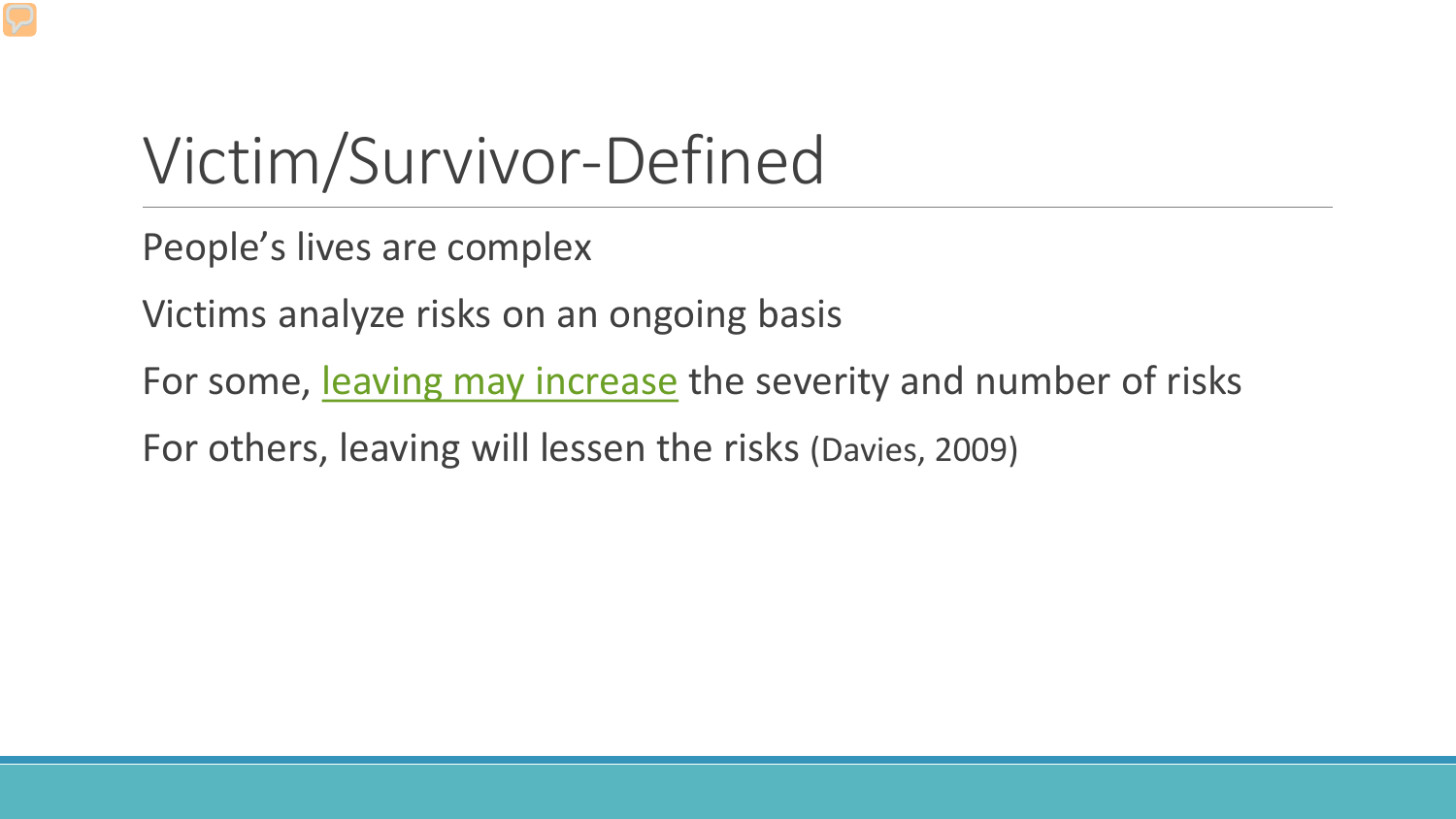### Trauma-Informed

WHAT IS TRAUMA? HOW CAN I HELP?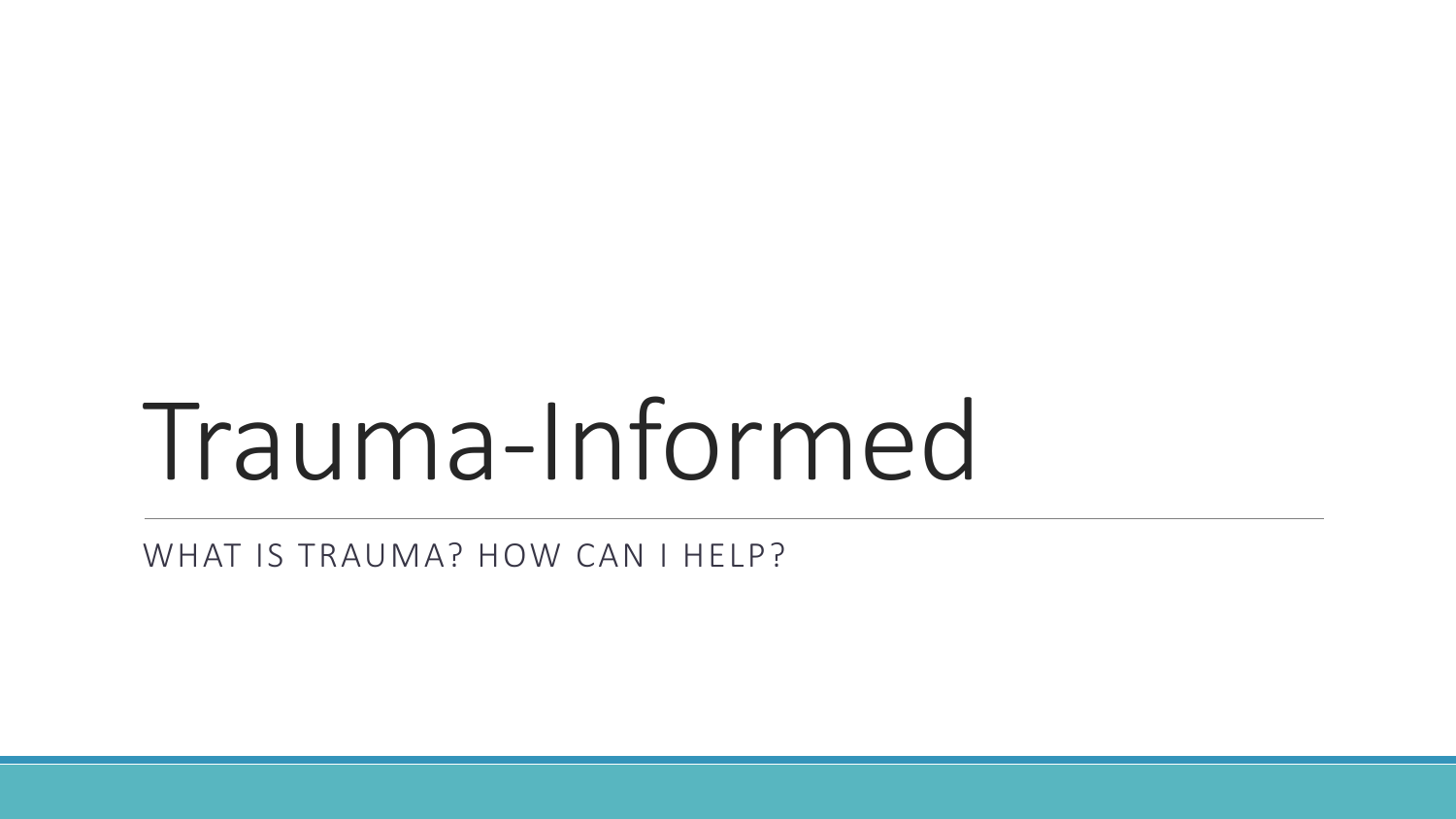#### Trauma-Informed Care

Trauma-informed care is an approach to engaging people with histories of trauma that recognizes the presence of trauma symptoms and acknowledges the role that trauma has played in their lives. It involves the awareness and avoidance of practices that lead to retraumatization.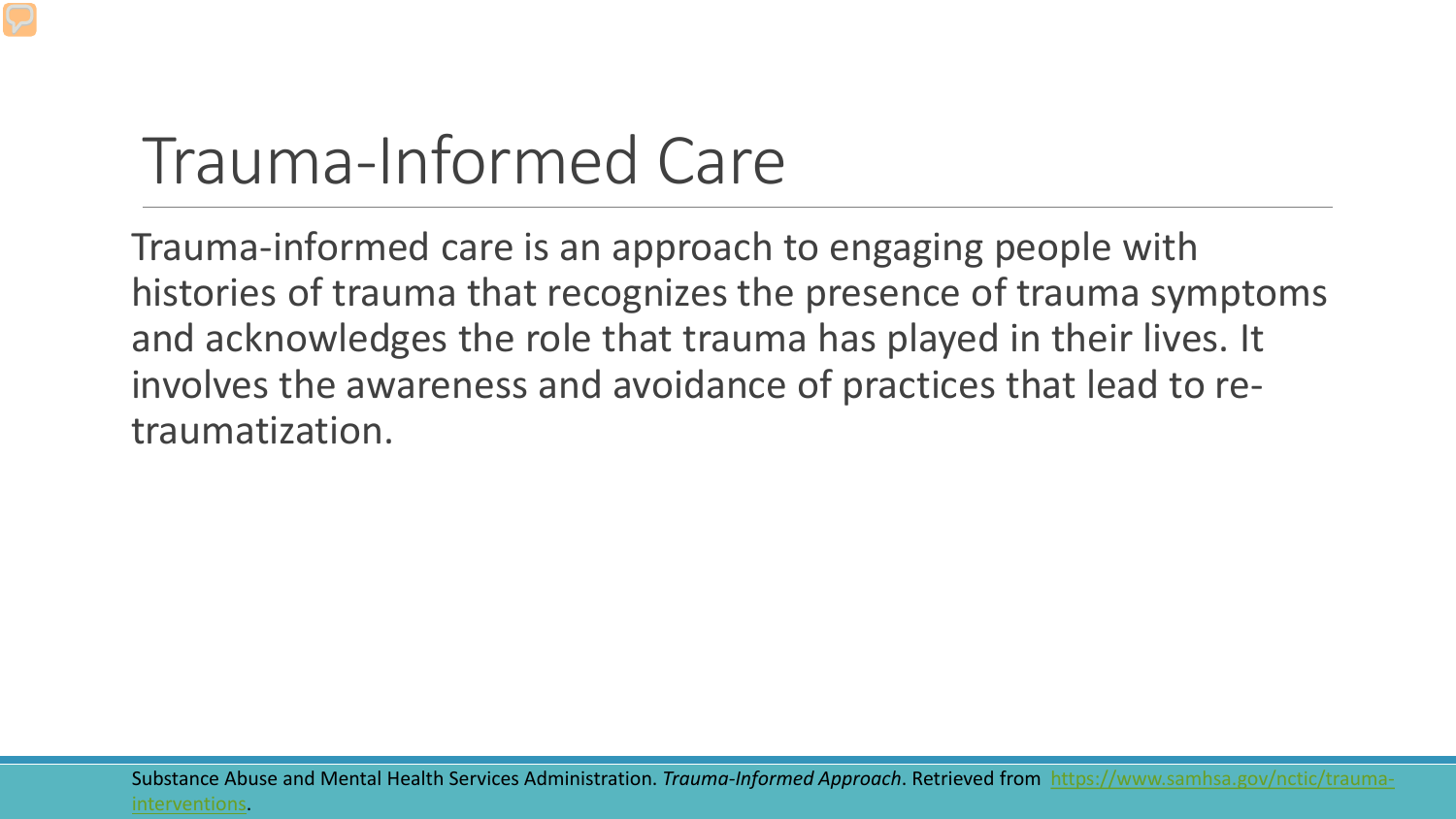#### What is Trauma?

Trauma is simply exposure to any traumatic situation or event that overwhelms your ability to cope.

- Sexual, Physical or Emotional Abuse or Neglect
- Traumatic grief, loss or abandonment of a loved one
- Natural or Man Made Disasters
- Interpersonal or Domestic Violence
- Medical Trauma
- Community or School Violence
- Serious Accidents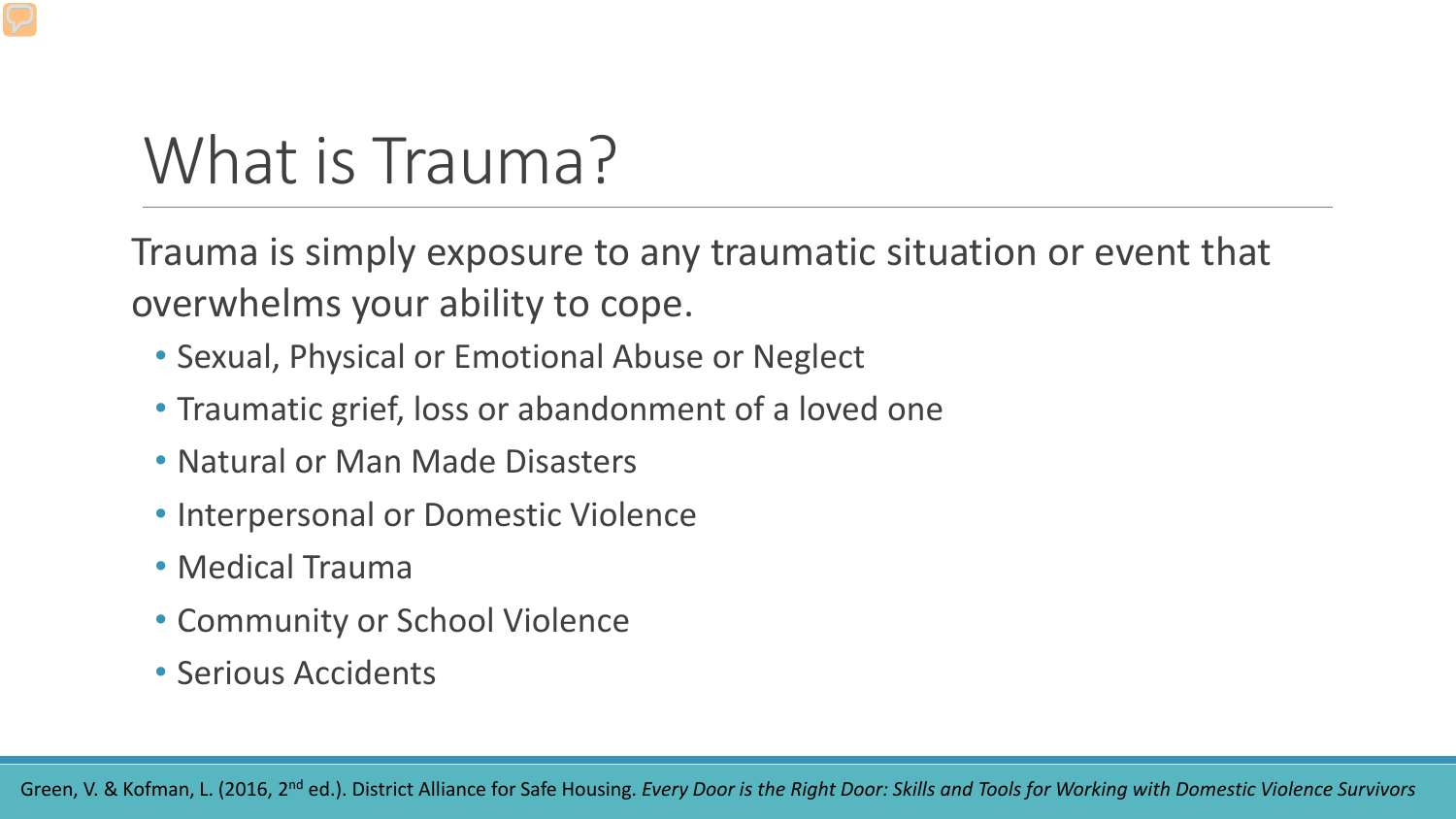#### What makes an experience traumatic

It involves a threat to one's physical or emotional well-being. It is overwhelming.

It results in intense feelings of fear and lack of control.

It leaves people feeling helpless.

It changes the way a person understands themselves, the world, and others.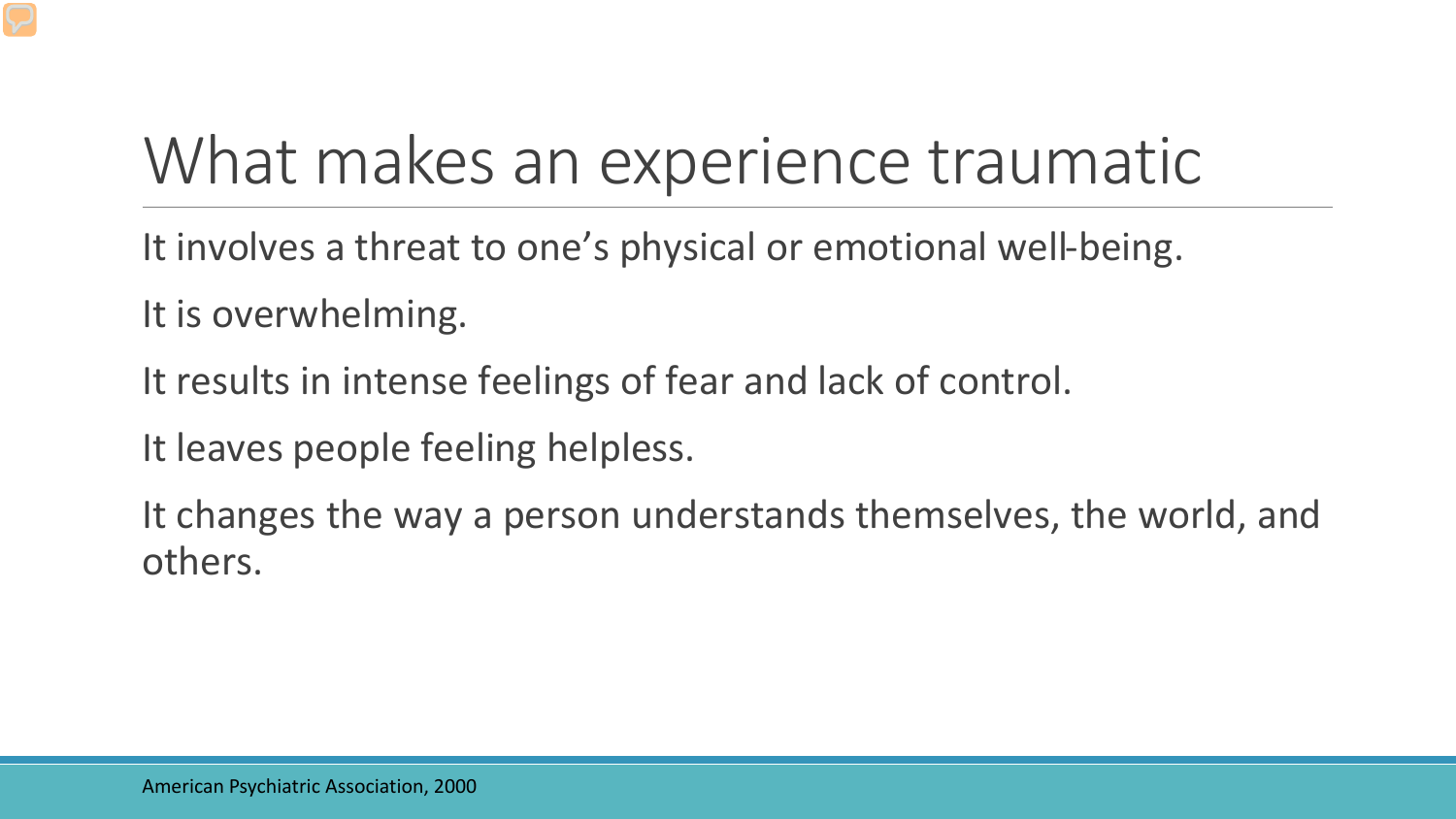#### Domestic Violence as a Trauma Experience

Psychologically changes a persons belief in themselves

- Diminishes ability to trust
- Hinders ability to make decisions for themselves
- Decreased sense of safety
- Intense fear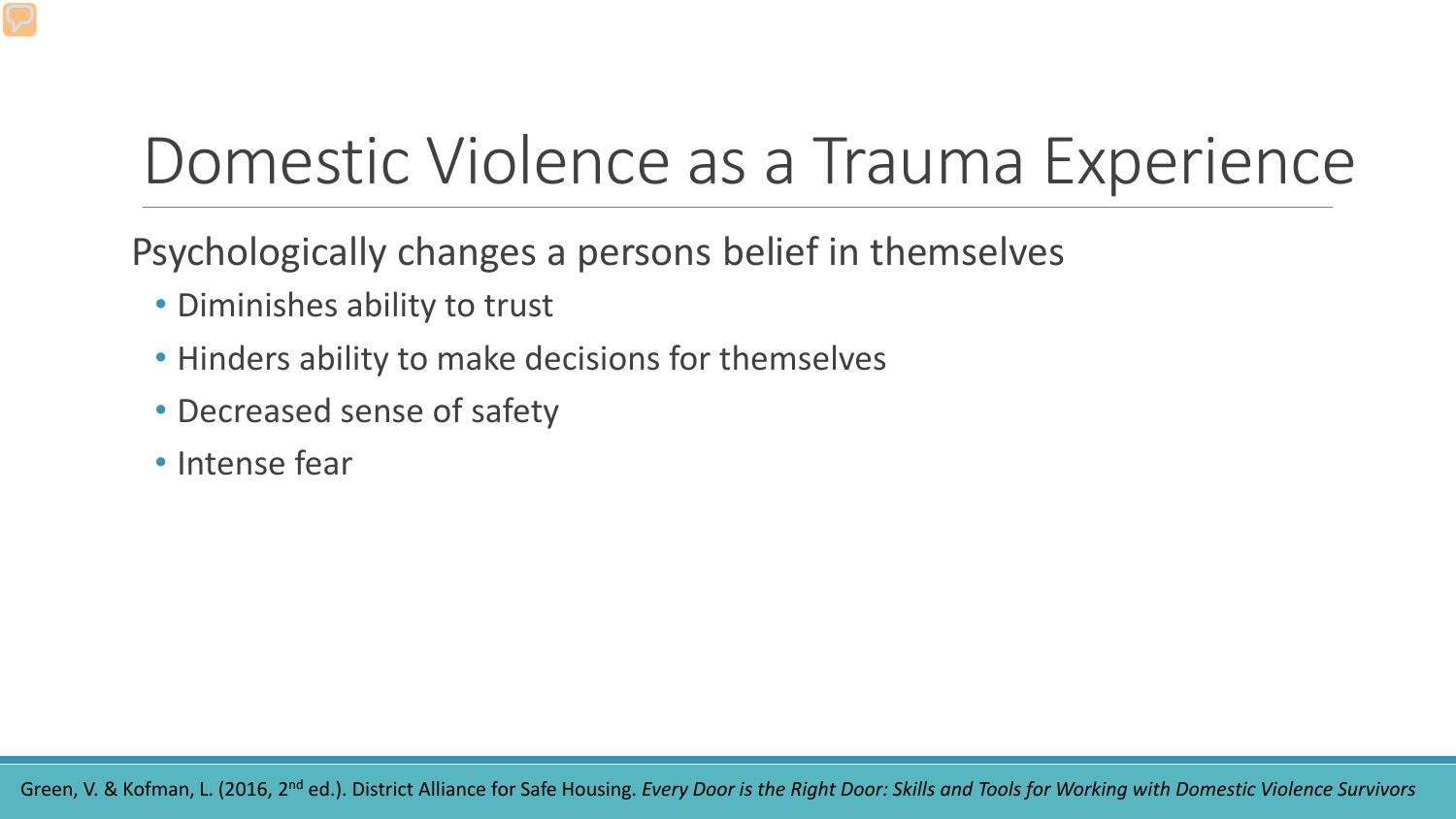#### Keying in on Trauma,

External threat overwhelms coping resources; for survivors this may be an ongoing state

Brain becomes hyper-vigilant – scanning for danger, sensing/reacting to perceived threat

PTSD symptoms are seen as the behavioral manifestation of all of these changes

Trauma responses are *completely normal* for a human being who's adapted to a traumatizing life – BUT – may interfere with survivors' ability to enact patterns and behaviors it takes to maintain housing

*Trauma also affects how people approach services*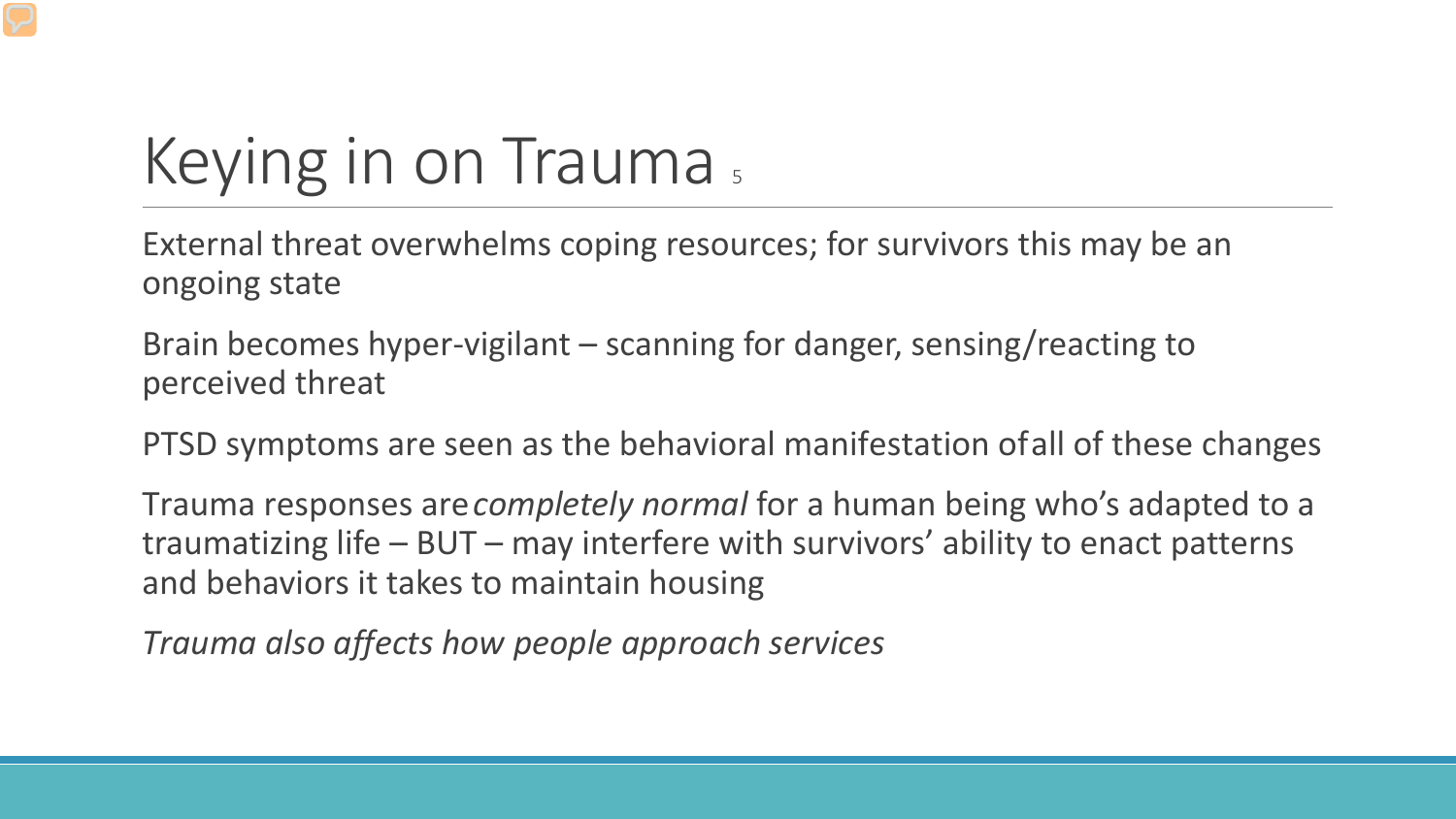#### How Trauma May Show up  $_5$

Difficulty with emotional regulation

Hyper-arousal, flashbacks, nightmares, startle reaction

Memory and concentration problems

Pain, sleep disturbances, illness, substance abuse issues

Short attention span; easily distracted

Slowed thinking, difficulty with decisions

Intrusive thoughts, confusion

Changed sense of self, others, and the world

Loss of sense of time and space

Trouble with abstract concepts, complex directions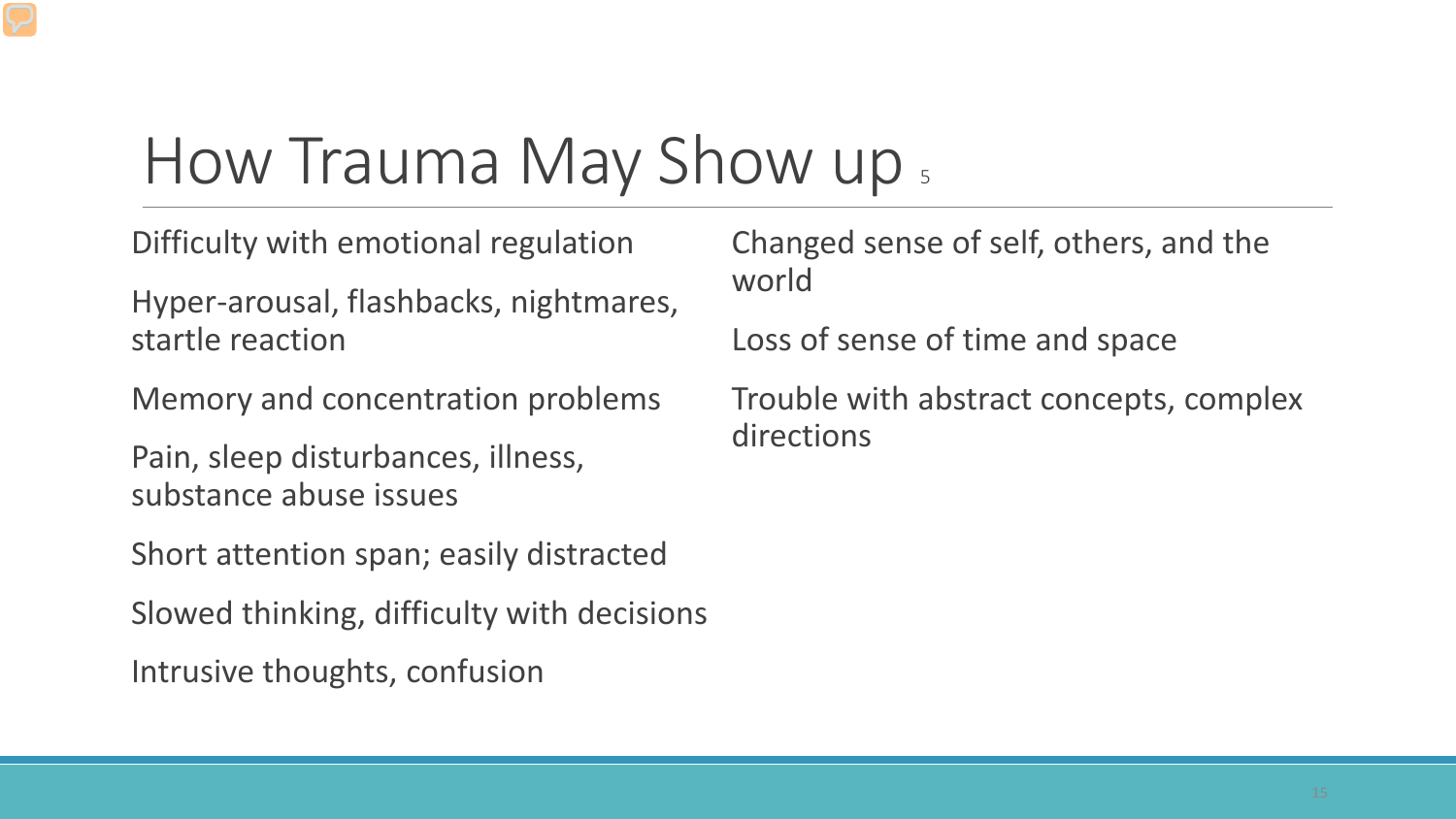# Engaging with Survivors

TRAUMA-INFORMED RESPONSE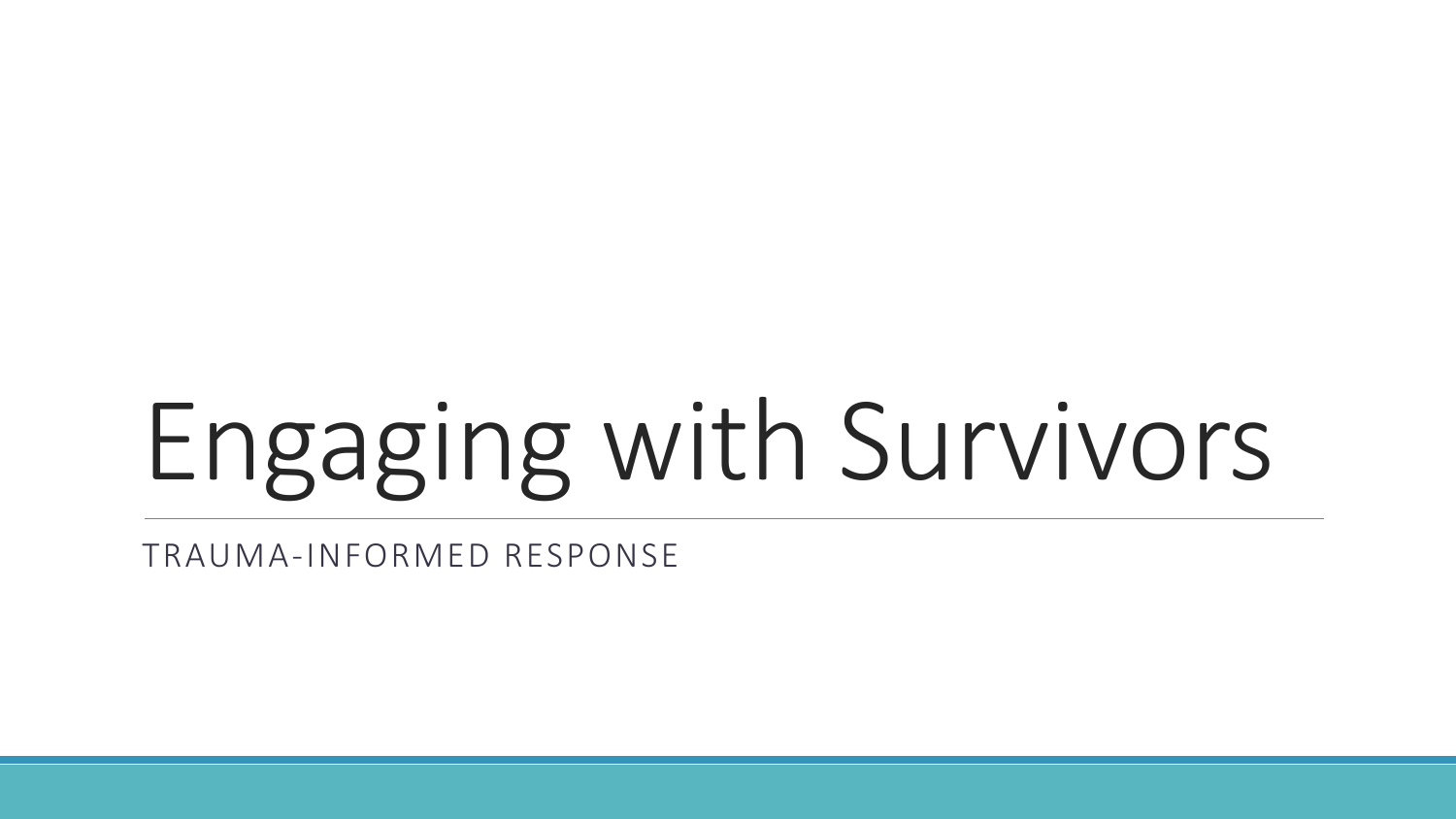#### Best Interest

We are all working to provide services in the best interest of the individuals and families in our community

- Public and Non-Public Doors
- Victim Service Providers

By creating partnerships across our areas of knowledge we can quickly provide warm referrals to other service providers.

<https://ccfl.unl.edu/community-services-management/coordinated-entry>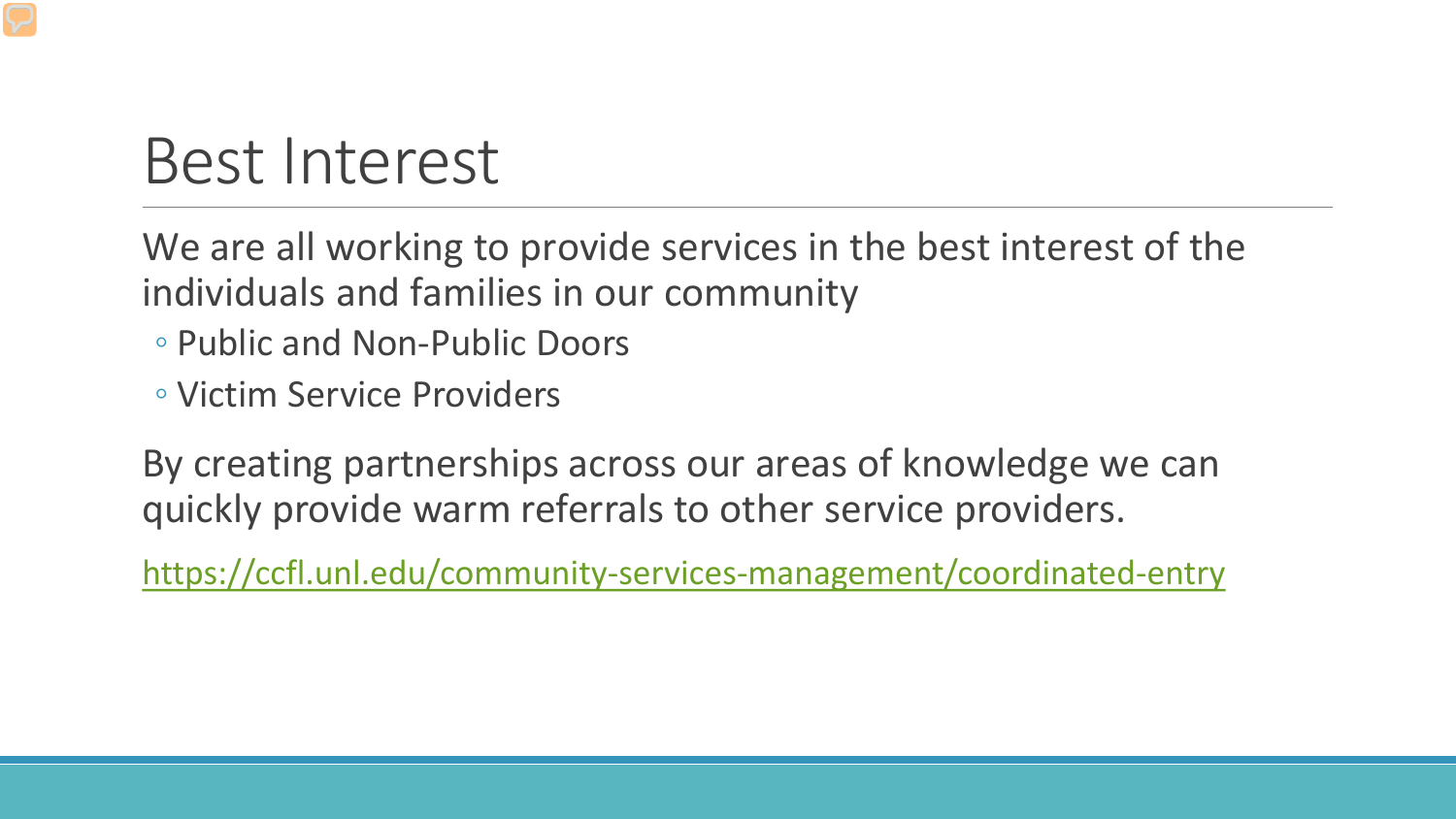#### Identification and Screening,

Some survivors self-identify or are referred by DV agency

For others… welcome/intake protocol must include asking about DV safely, respectfully, and universally

Survivor and abuser may show up together, both needing services – program must address safety issues without victim blaming or increasing danger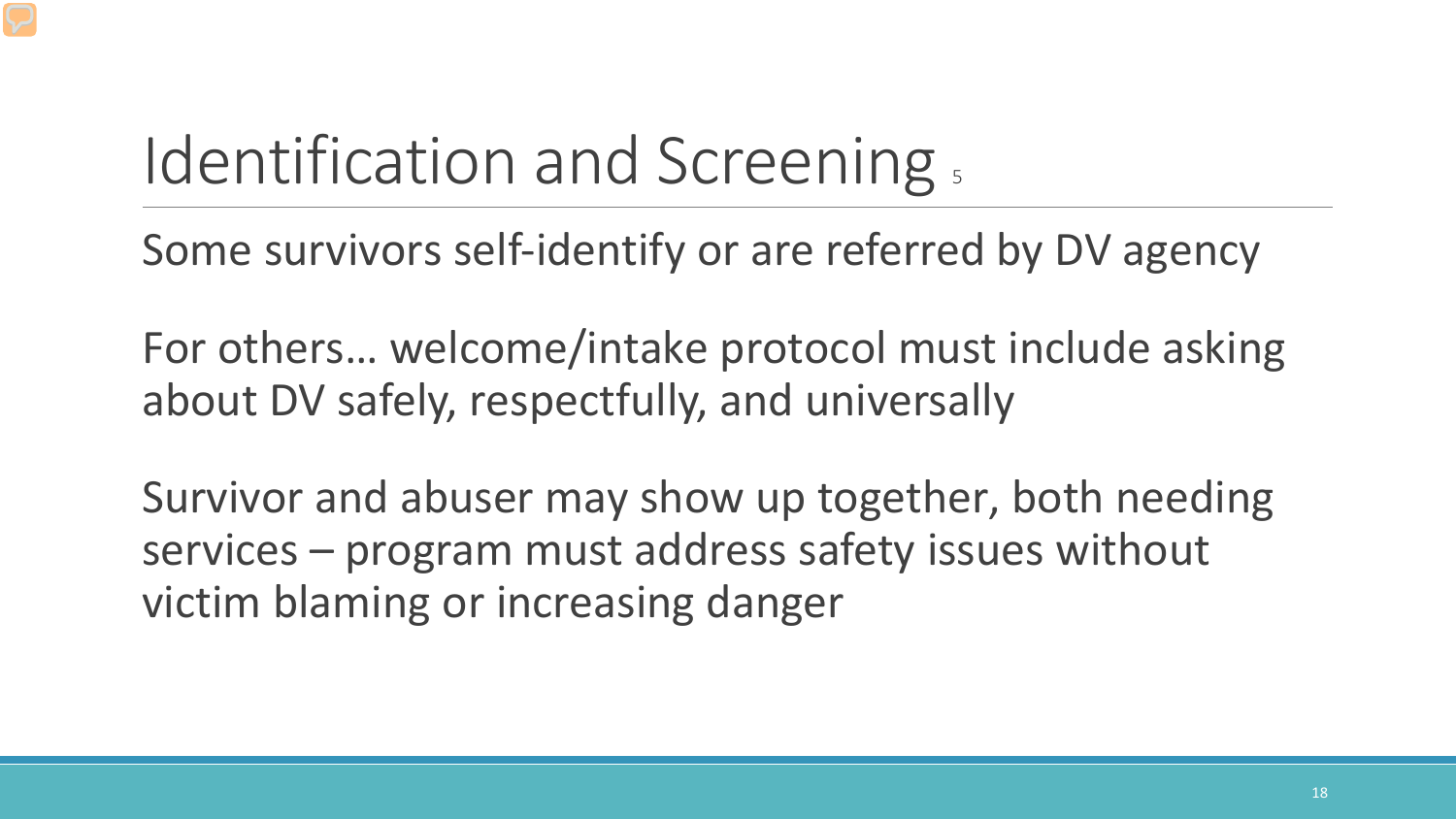#### Language to use

"In our community agencies are working together to identify what housing options each individual/family may have."

"Today I'm going to ask you a series of questions about your life experience. There is no right or wrong answer, this is about what you have experienced. You can answer yes, no, or that you prefer not to answer the question."

"The information that you share here will not negatively impact the services that you receive at this agency, we will use this information to work with you to identify housing options."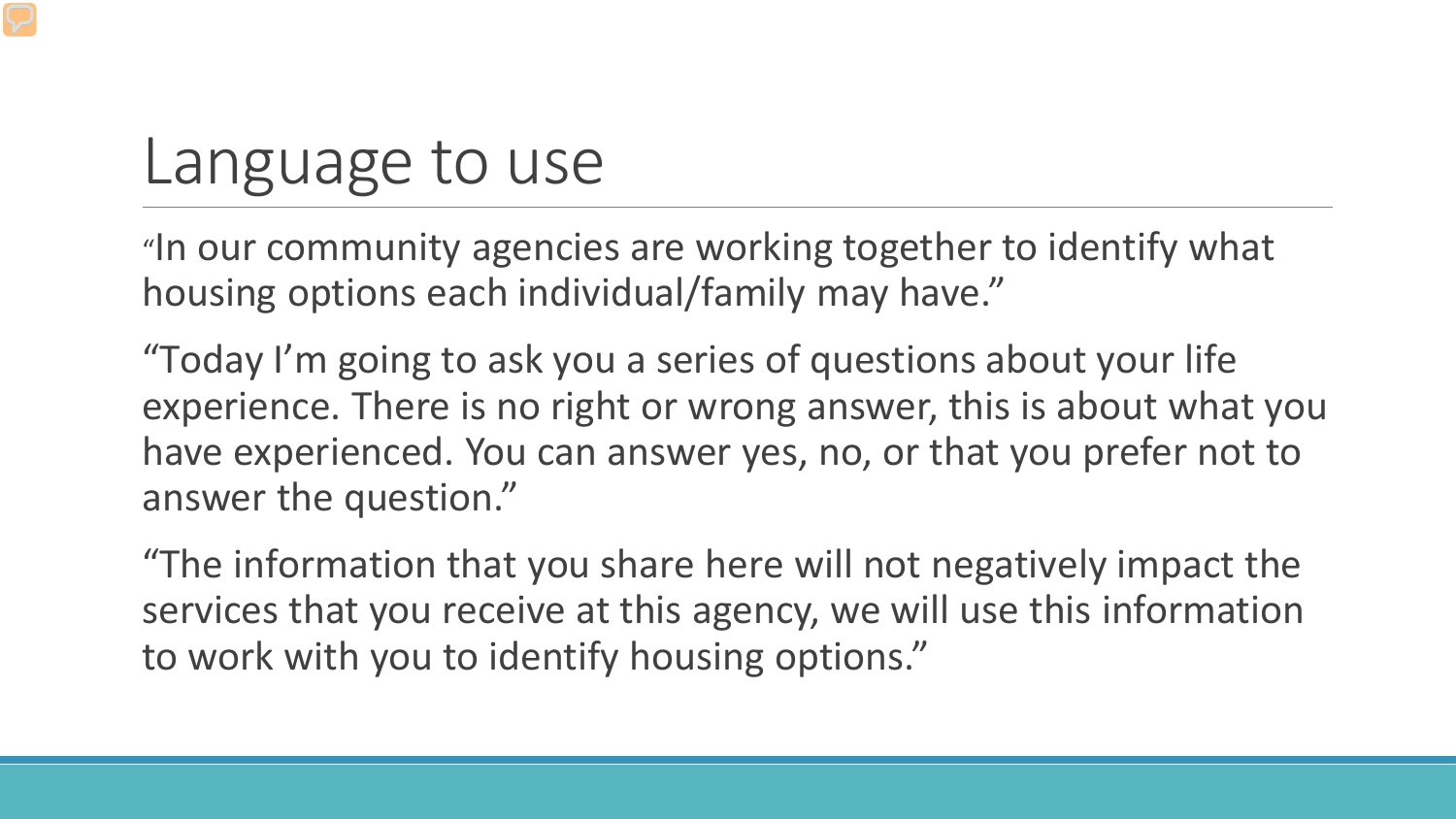#### Promote Safety

Questions regarding domestic violence are sensitive in nature and victims may feel unable to indicate violence is present if accompanied by the abusive partner.

#### If a family presents with two adult heads of household, best practice is to **complete individual assessments first**.

Abusive partners often threaten victims that they will harm them if they share what is happening with anyone outside the relationship/family.

Safety in this situation includes safety for the victim as well as the provider.

• When someone becomes involved in the situation to offer assistance to the victim, this threatens the abusive partner's control of the situation.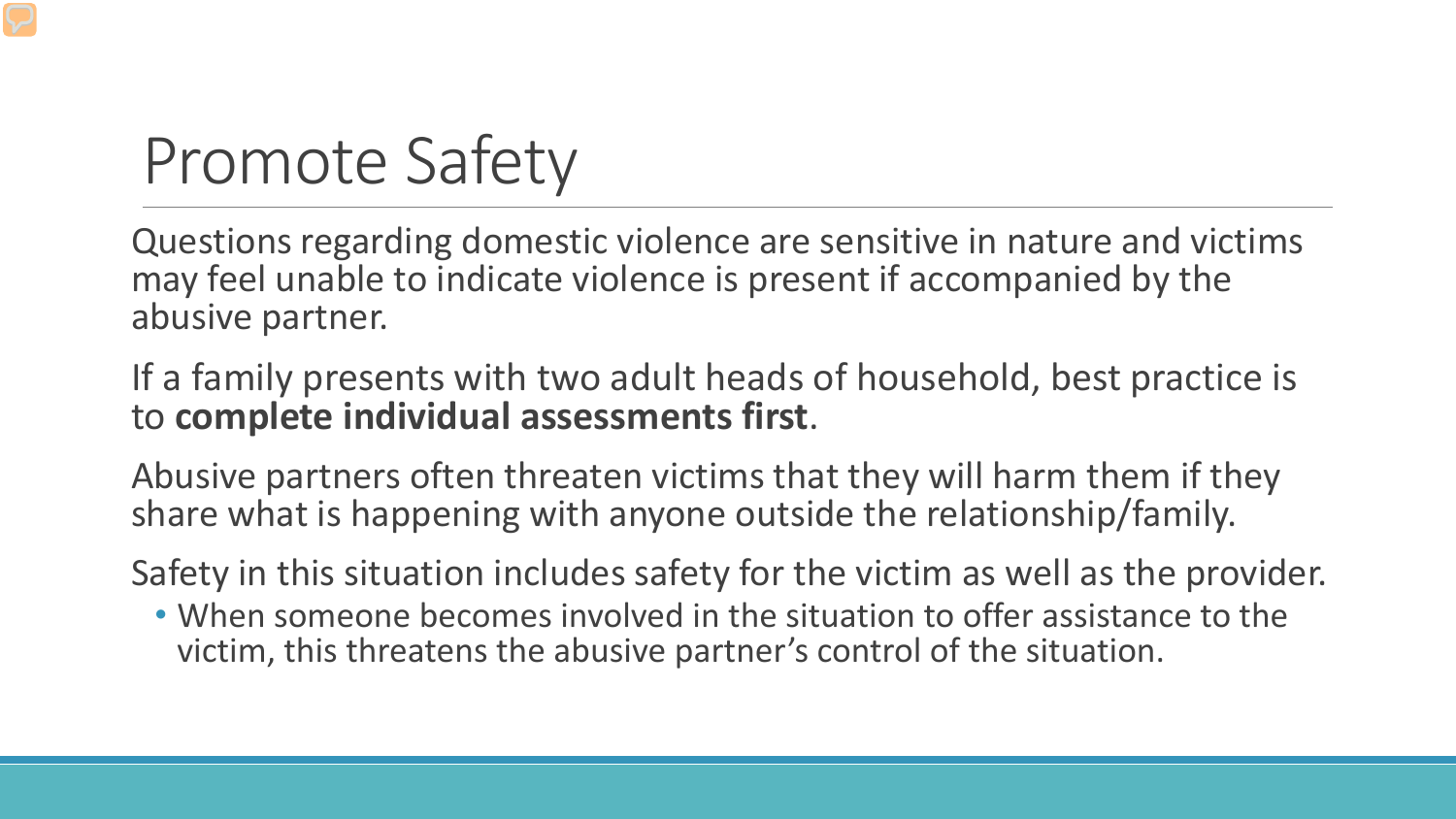#### Language to use

"I understand that you are a family and we will take that into consideration for housing and other services. To start with, I am going to ask you each some questions individually about what brought you here today."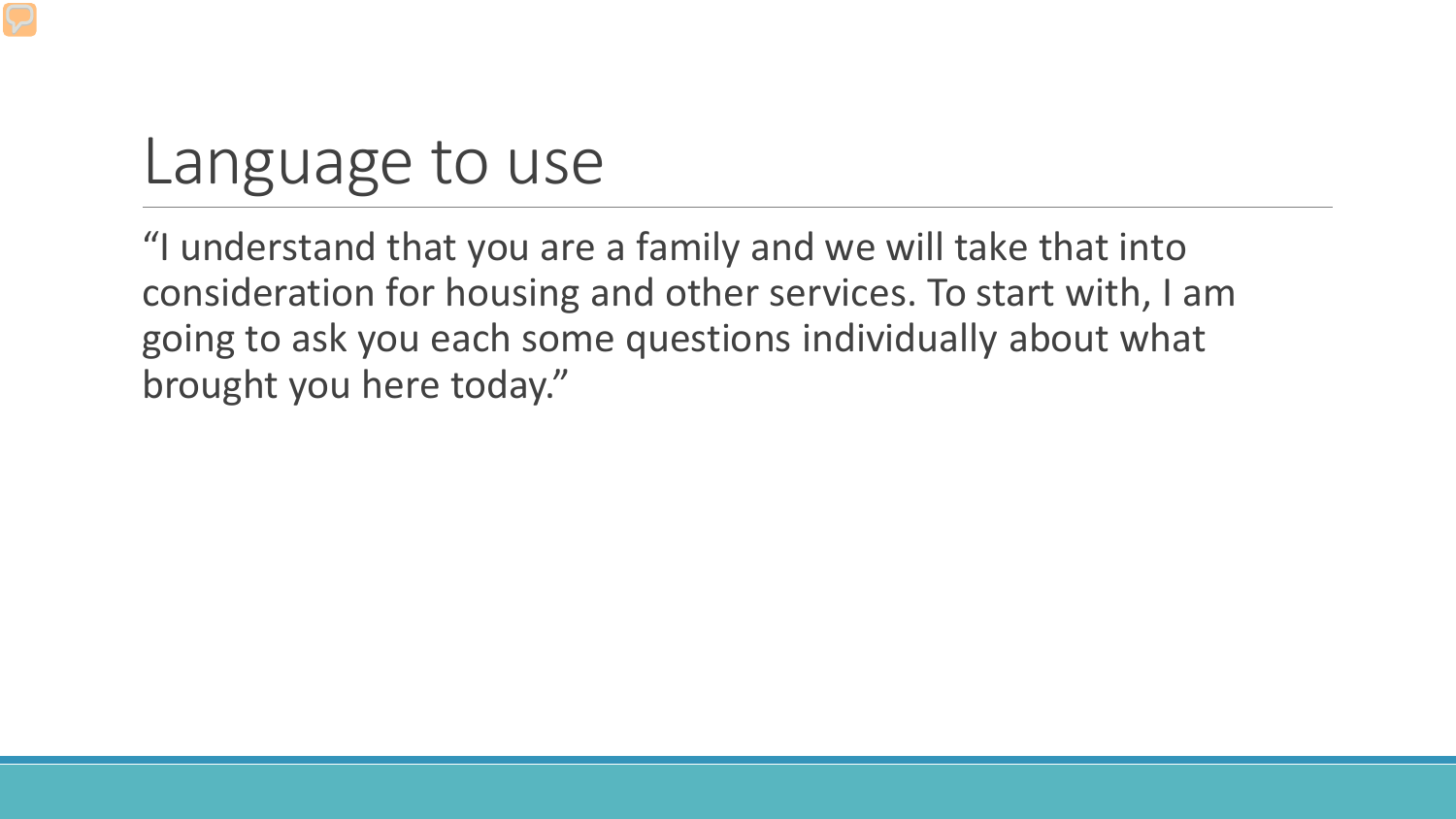#### Promote Safety

Establish a safe physical and emotional environment. 2 ◦ Offer privacy when asking questions.

Demonstrate from first contact that safety matters to your agency.

Transparency is key - clearly state the purpose of the assessment and what will happen to information that is shared. Clarify confidentiality and releases of information.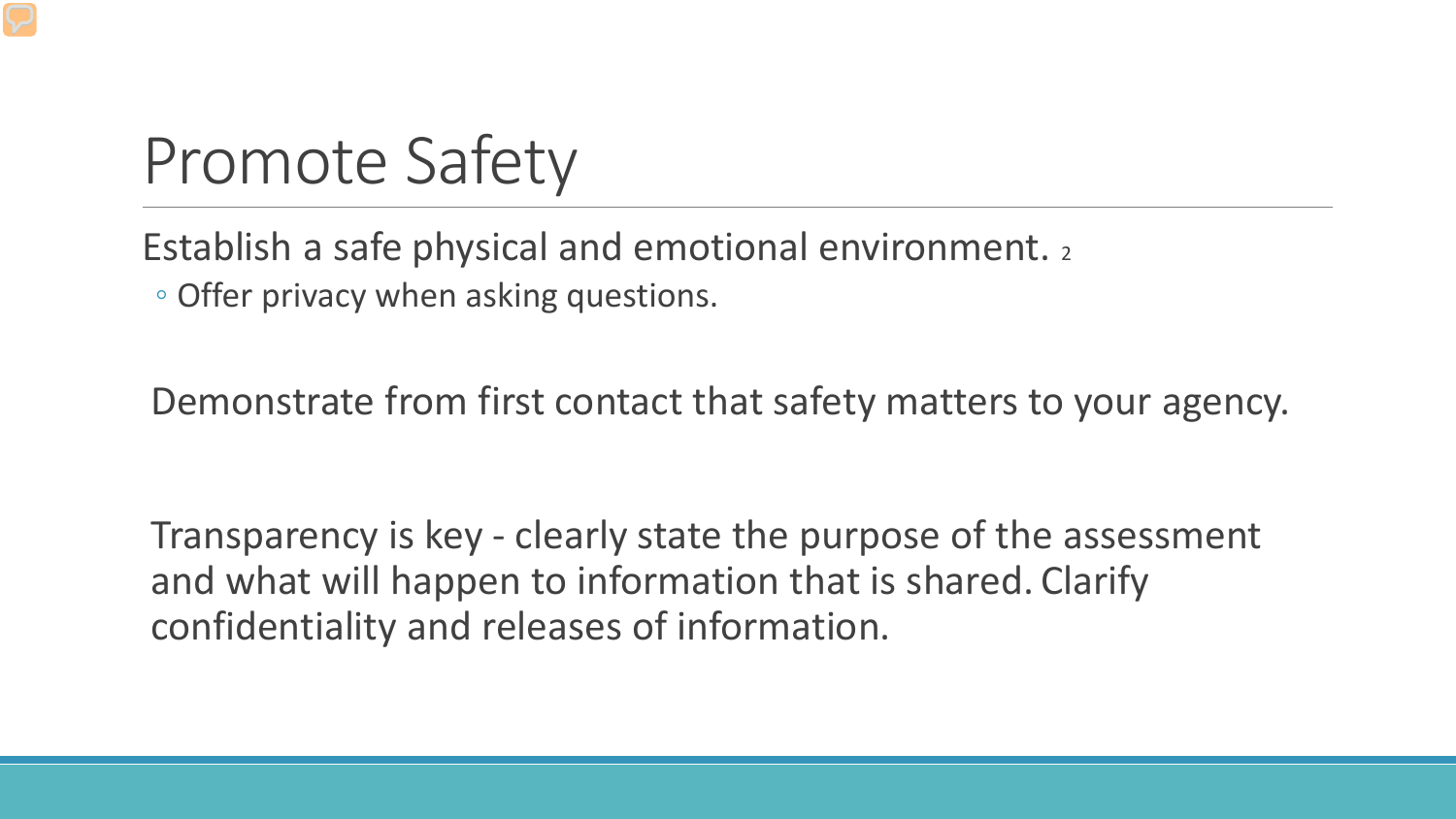#### Starting Point

"One thing I'd like to do before we begin is see if you'd like information about local domestic violence resources? So, for instance, if a partner has ever threatened to hurt you, or made you afraid, or hit, slapped, kicked or otherwise physically hurt you or made you do something sexual you did not want to, it might be helpful for you to talk to someone confidentially. A domestic violence advocate can help you fill out this survey, the answers you give will be kept confidential and not become part of the shared database. This level of confidentiality could be really important at some point in the future, because some of these questions that must be asked are very personal.

Would you like to speak to someone at that program, and perhaps fill out this survey with them?"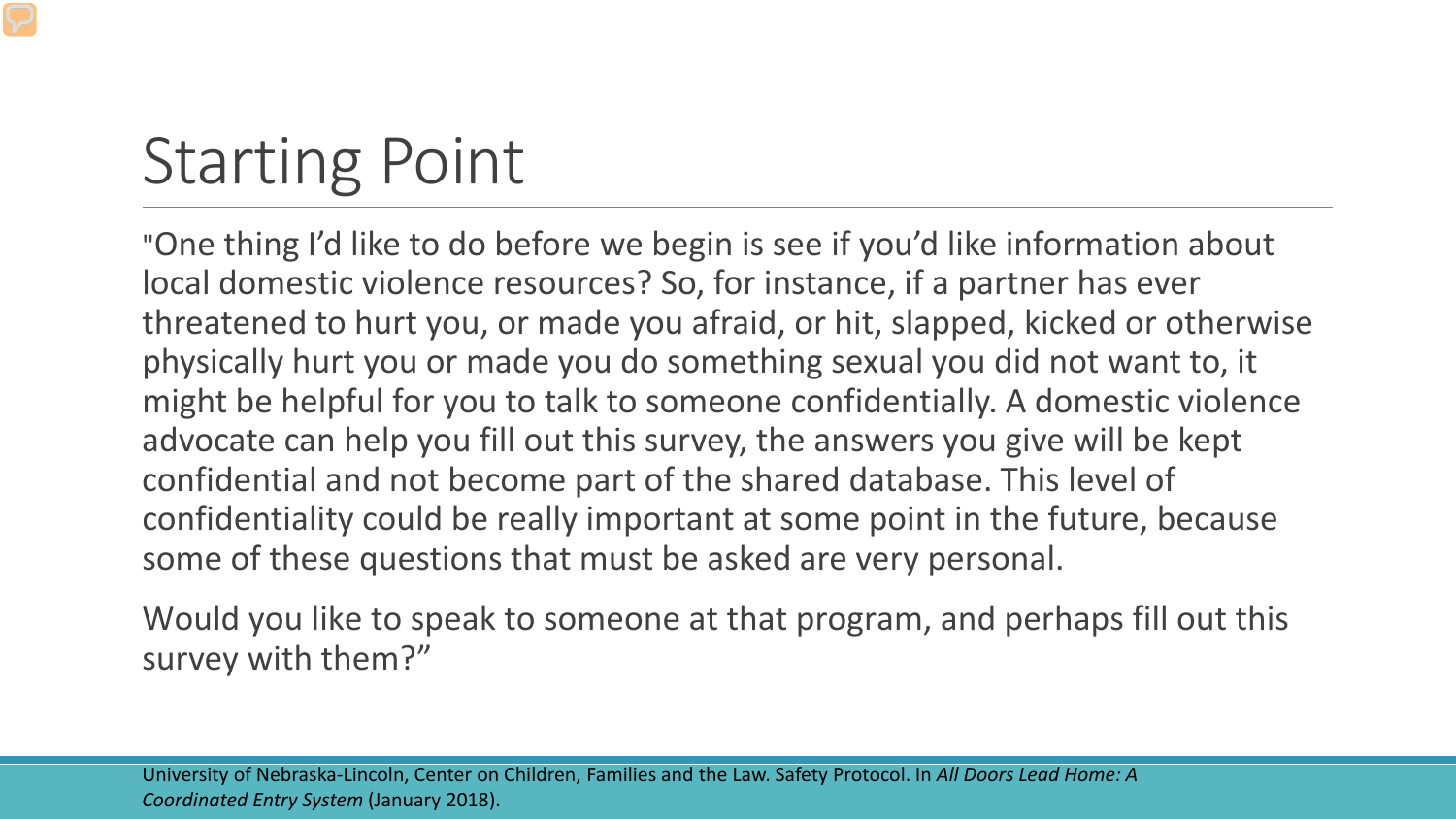#### Support Client Control, Choice, Autonomy

Because trauma can leave someone with a feeling of powerlessness it is important to give choices to build a sense of autonomy.

Small options can help someone to feel that they have power to make choices in their lives. *For victims of domestic violence this is particularly important because they have often been coerced or controlled by their abusive partner*.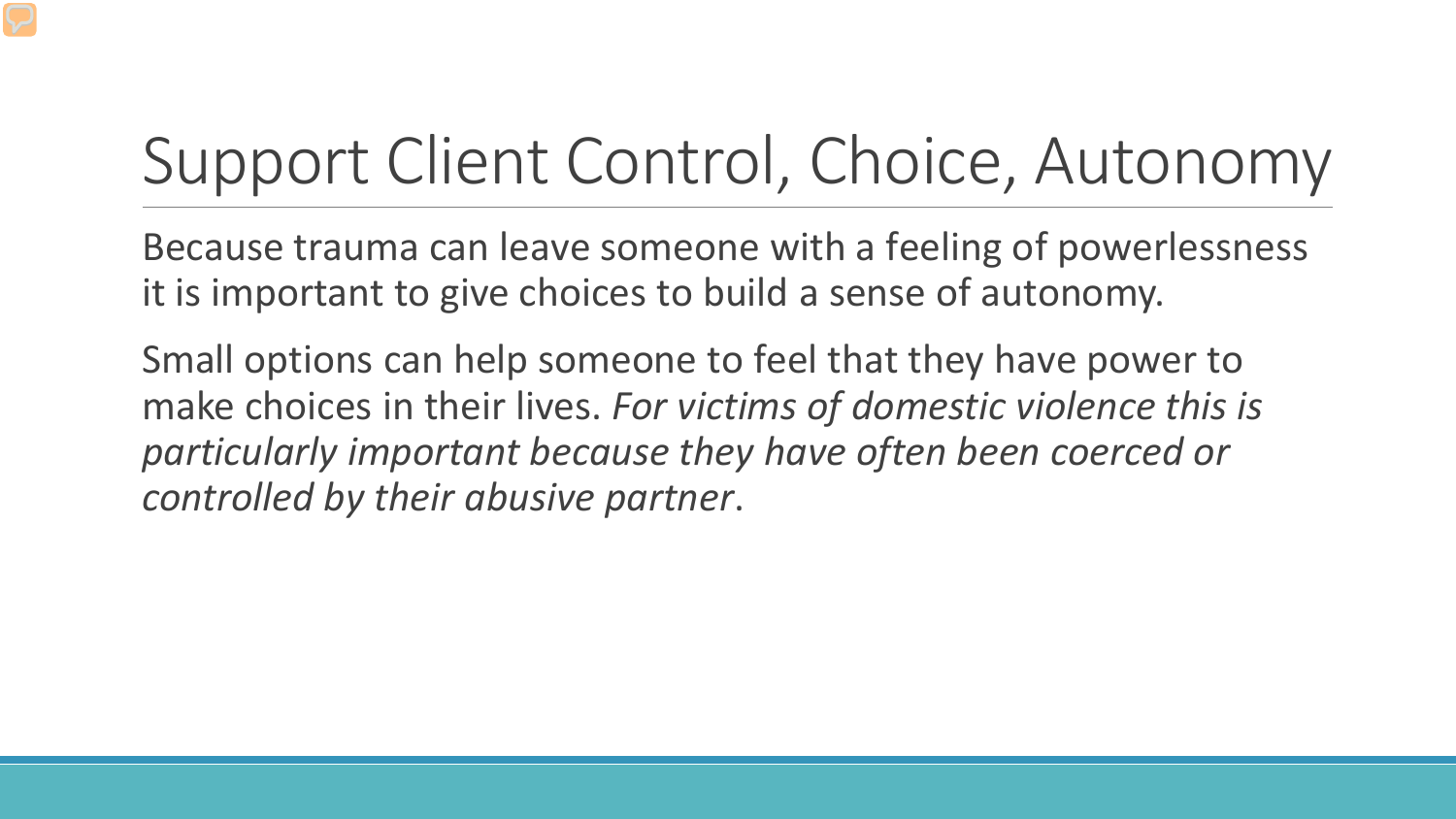#### Support Client Control, Choice, Autonomy,

This includes someone's right to refuse to answer questions. If that happens, note it on the assessment and move forward. If they are unsure they want to answer the question at the time, offer to come back to the question at the end of the assessment.

Be respectful of client's right to determine what is shared

Discuss Anonymous Referral option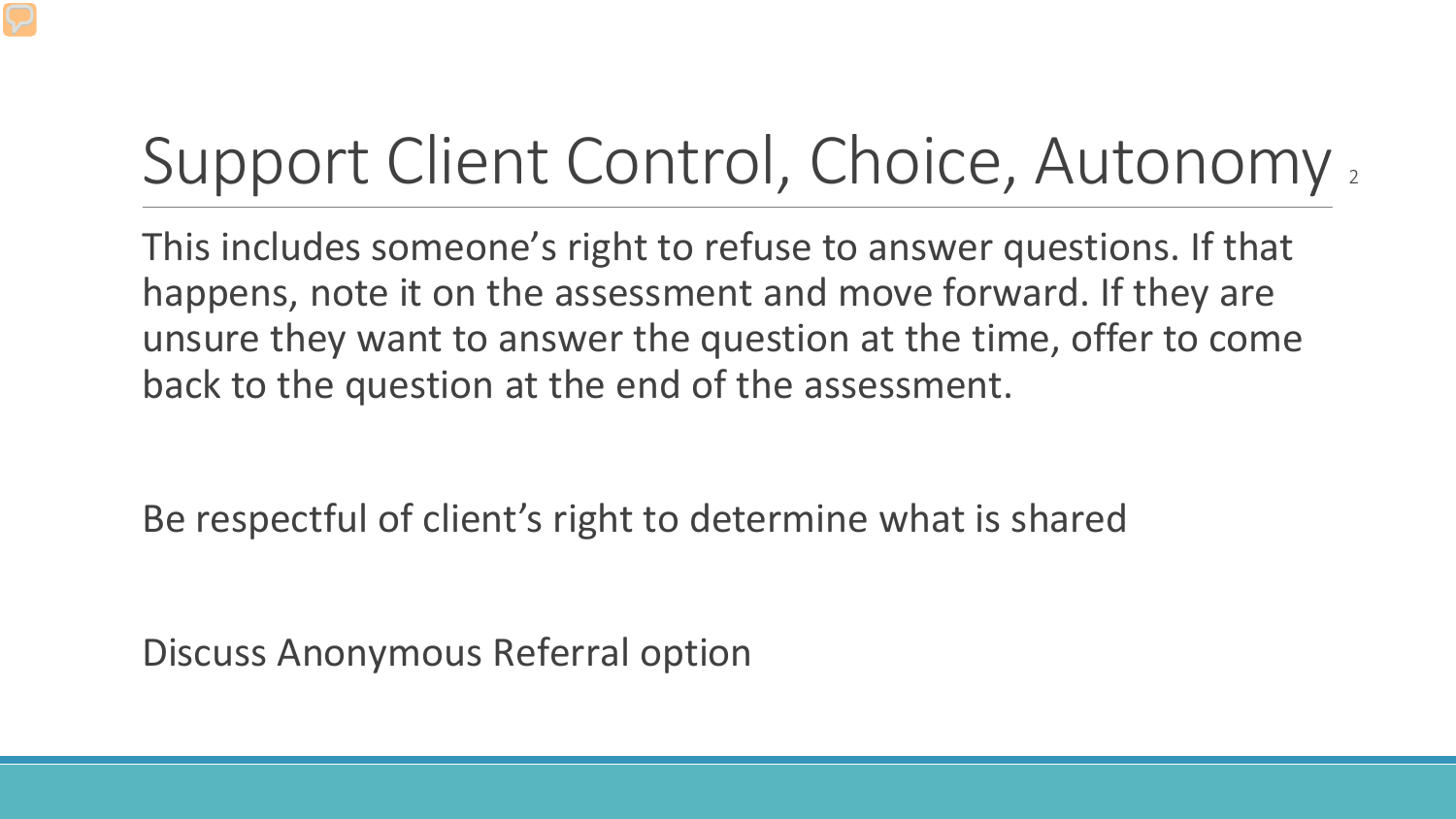### Safety First

As you individually interview someone, be aware of immediate safety needs.

The individual interviews are an opportunity for each partner to disclose if they would like to speak with an advocate about options and resources.

If someone identifies that they are unsafe to leave with the person they arrived with, offer options: contacting local victim service providers, law enforcement, providing an avenue to leave separately if that is what is desired.

**Respect that each person knows their situation best.**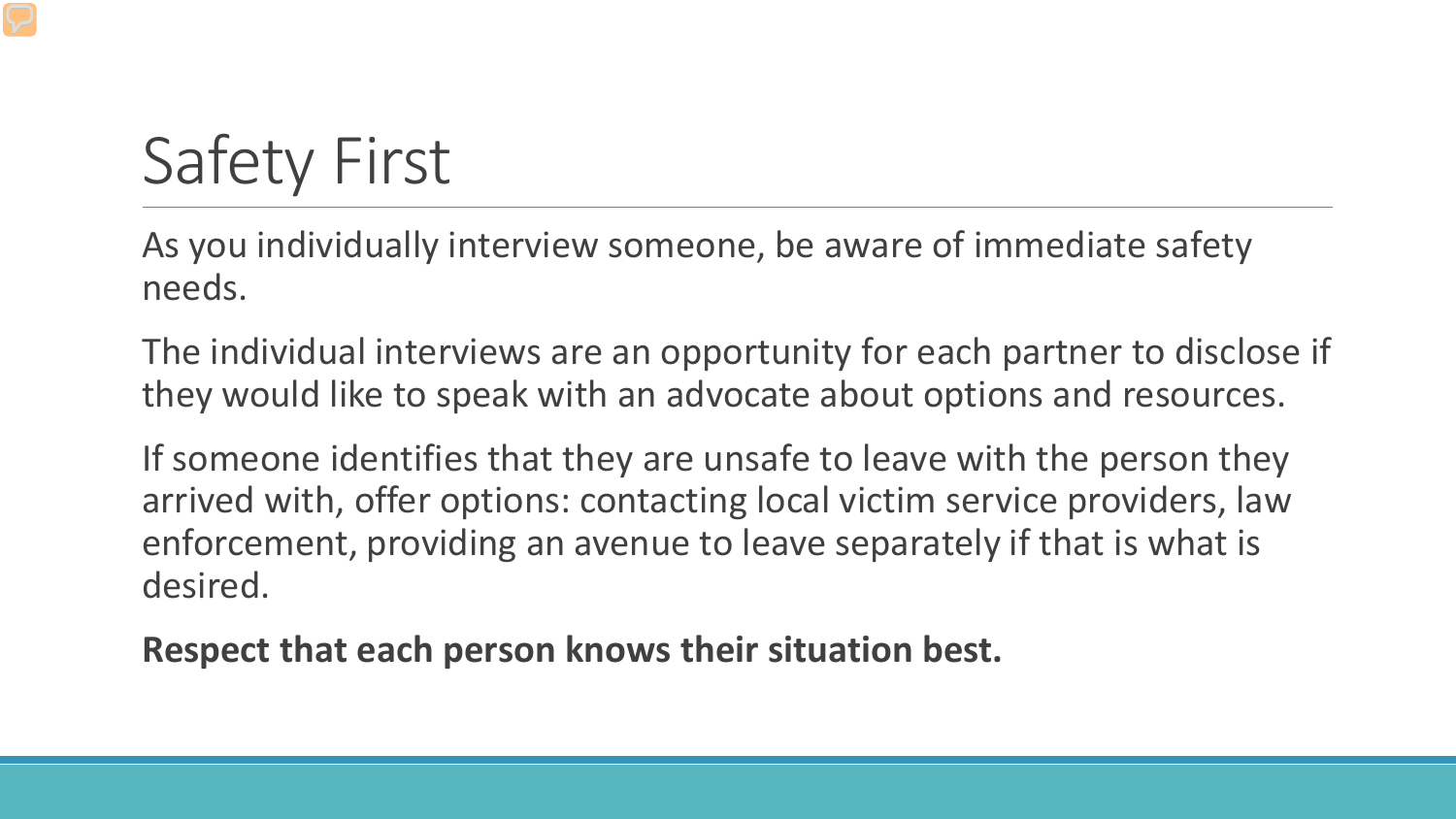#### Points of Contact

Initial assessment

Ongoing contact

- Ask about safety each interaction.
- Dynamics of domestic violence change, escalate
- "How is your safety today?"
- Continue to offer referrals to victim service providers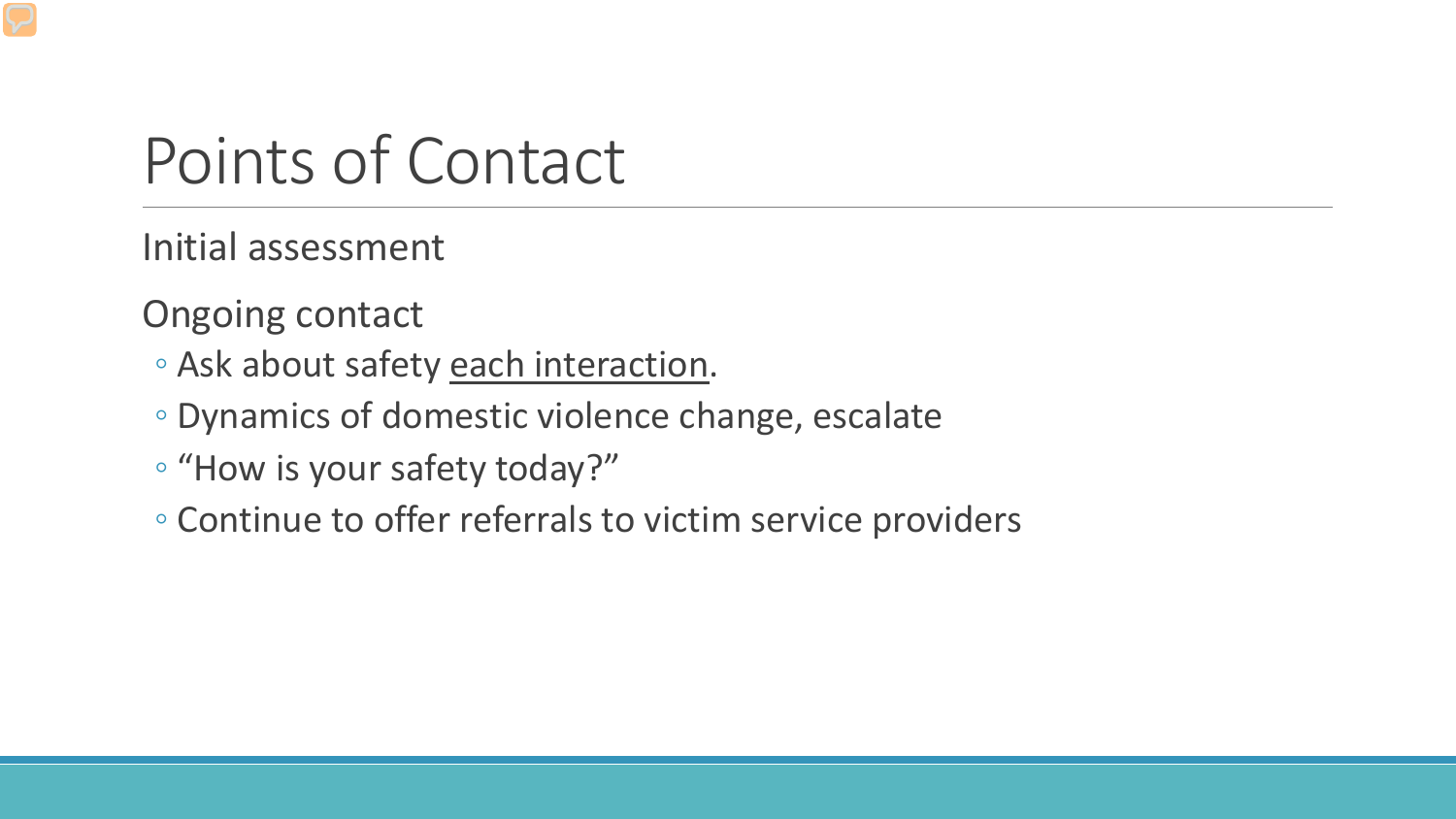#### A Few Practices to Avoid,

Asking survivor about DV in abuser's presence

Providing written materials to her/him when it's not safe

Blaming survivor for damage or danger caused by the abuser

Expecting her/him to "control" abusive partner's behavior ◦ (example: showing up at housing unit uninvited)

Setting eligibility criteria that prevent access to services or increase danger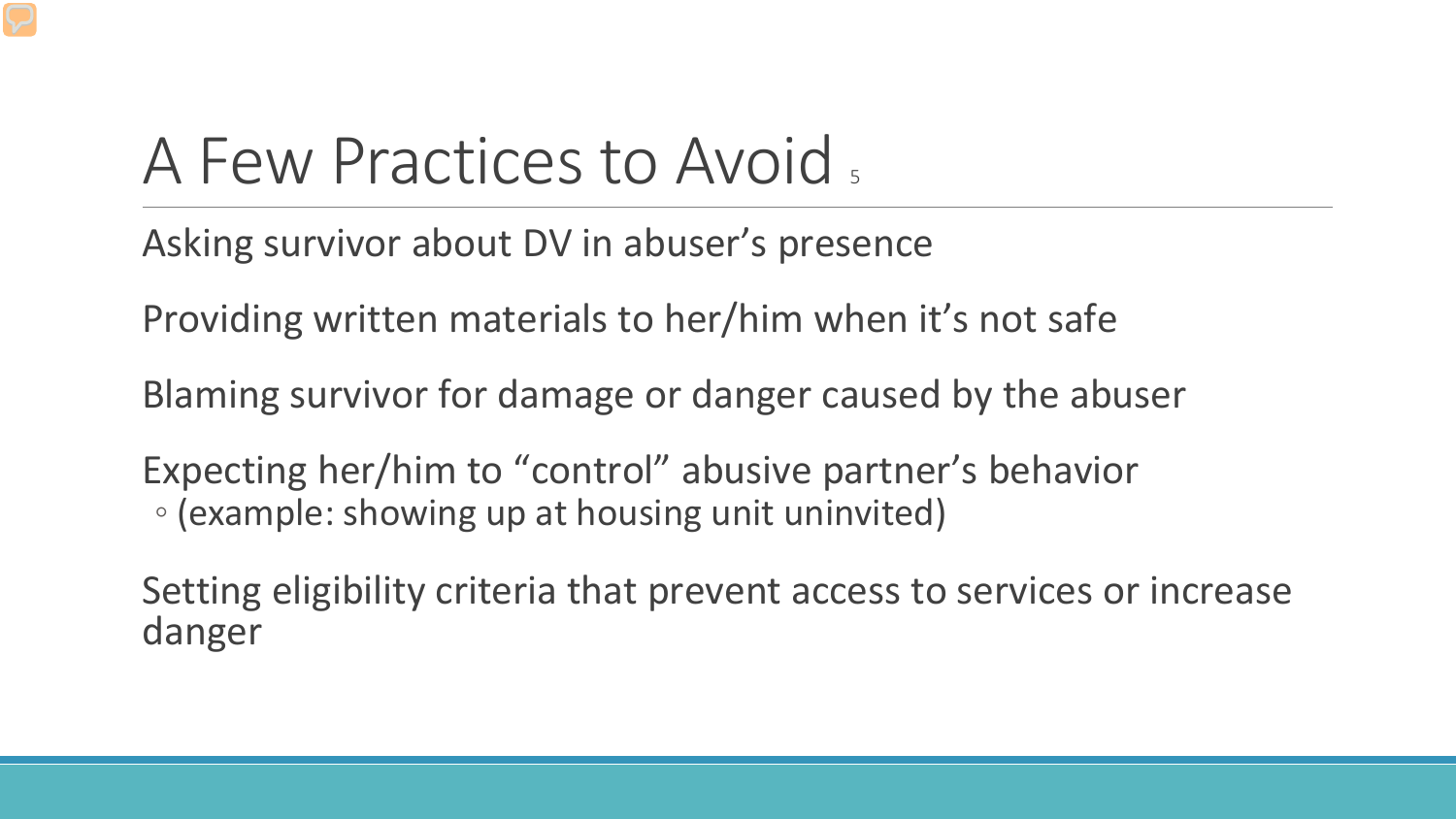#### Next Steps 6

Phone messages/emails/texts: is an abusive person monitoring the survivor's devices?

Information sharing you may need to do: does that pose risks?

Visits and appointments: are there any safety issues in coming or going safely?

Being seen by someone the survivor knows during the course of services: how do they want to handle that possibility?

Location of the housing unit: is it safe for the survivor?

Advocating with landlords: should you disclose domestic violence to help explain rental history or damage to the housing unit?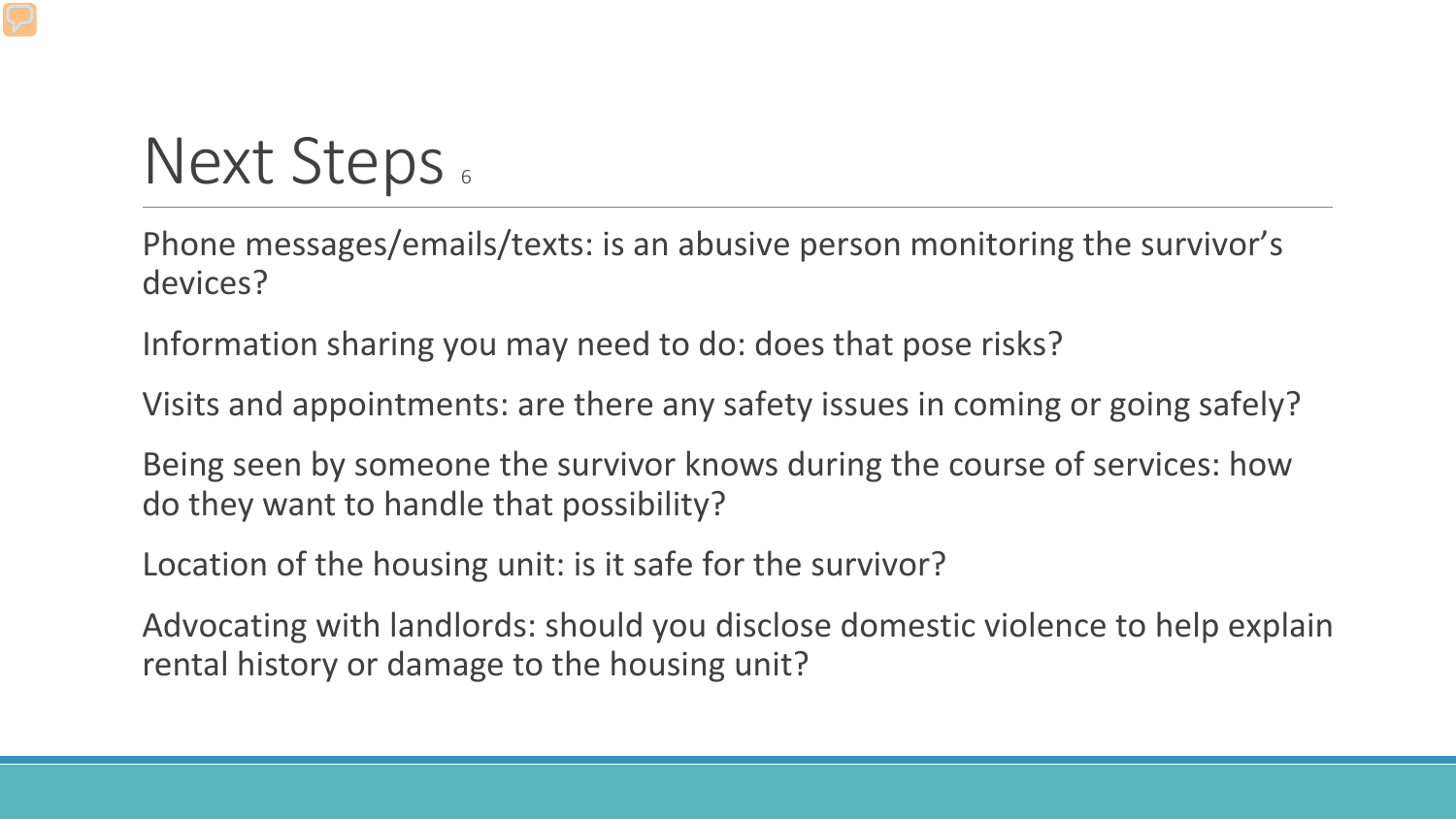#### **Overall**

Be non-judgmental

Validate, be supportive and listen

Learn about your local resources for victims/survivors of domestic violence, dating violence, sexual assault, stalking, human trafficking

Know where to refer someone if they need assistance. You don't have to know all of the answers, just **where to start.**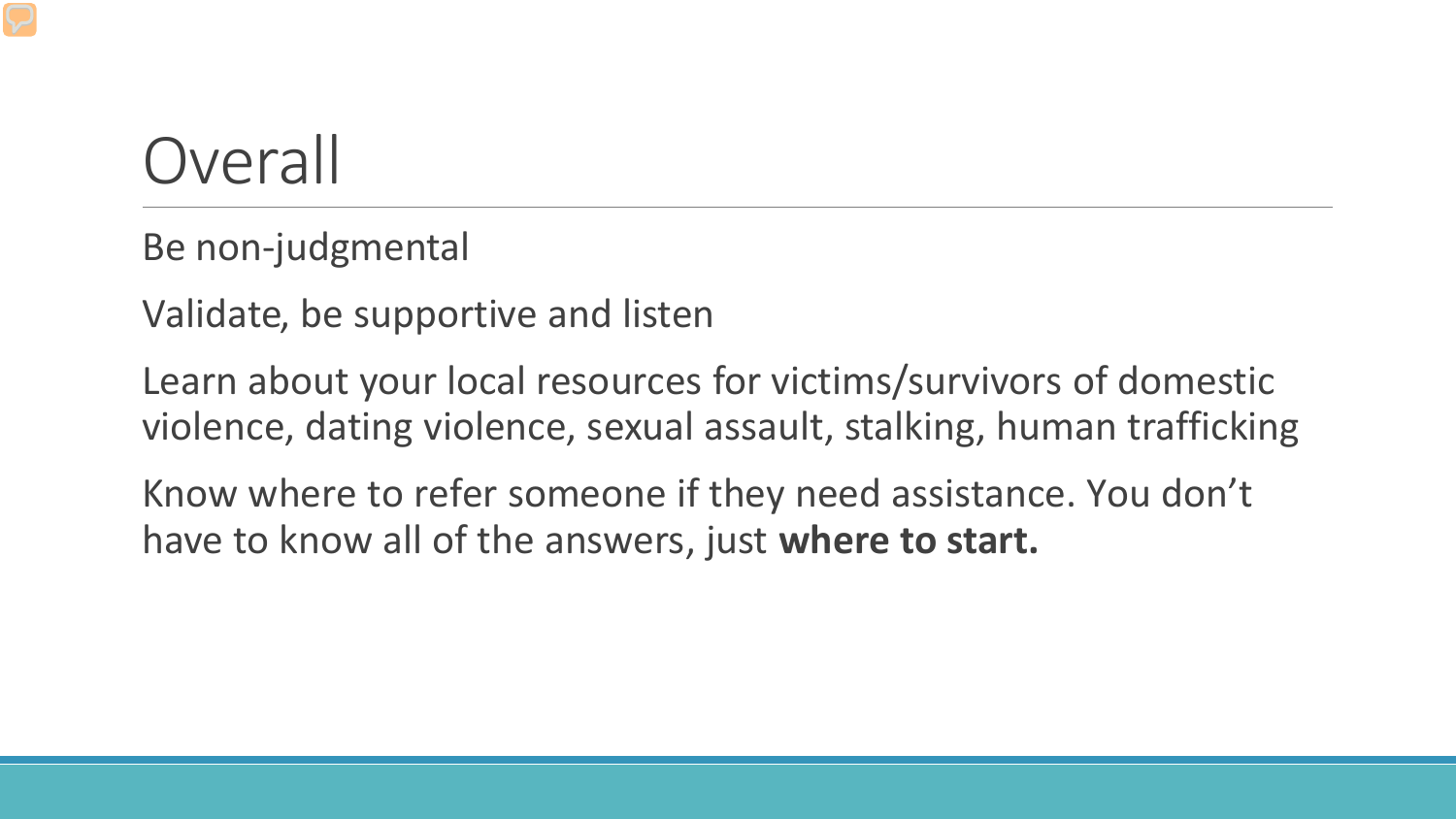#### Know Your Local Resources

Nebraska's Network of Domestic and Sexual Violence Programs



**[http://www.nebraskacoalition.org/get\\_help/](http://www.nebraskacoalition.org/get_help/)**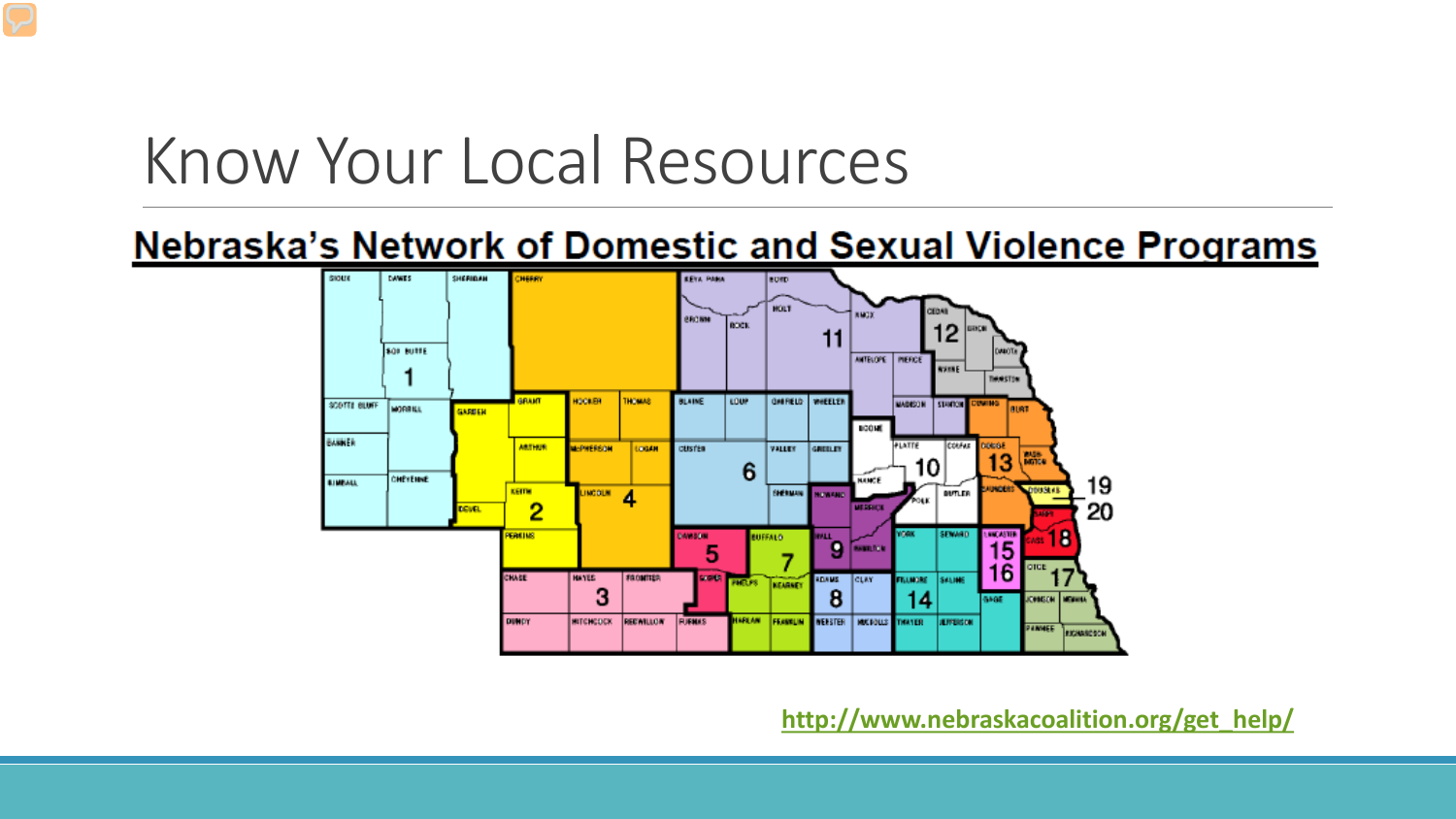#### Additional Resources

- 1. National Alliance for Safe Housing (2018). *Safety Planning for Survivors of Domestic and Sexual Violence: A Toolkit for Homeless/Housing Programs.* https://www.nationalallianceforsafehousing.org/wp[content/uploads/2018/10/Safety-Planning-for-Survivors-of-Domestic-and-Sexual-violence-Final-10-10-18.pdf](https://www.nationalallianceforsafehousing.org/wp-content/uploads/2018/10/Safety-Planning-for-Survivors-of-Domestic-and-Sexual-violence-Final-10-10-18.pdf)
- 2. The National Center on Family Homelessness (2011). *Closing the Gap: Integrating Services for Survivors of Domestic Violence Experiencing Homelessness, A Toolkit for Transitional Housing Providers.*  [https://www.air.org/sites/default/files/downloads/report/Closing%20the%20Gap\\_Homelessness%20and%20Do](https://www.air.org/sites/default/files/downloads/report/Closing%20the%20Gap_Homelessness%20and%20Domestic%20Violence%20toolkit.pdf) mestic%20Violence%20toolkit.pdf
- 3. National Center on Domestic Violence, Trauma & Mental Health: <http://www.nationalcenterdvtraumamh.org/>
- 4. The National Domestic Violence Hotline Safety Planning: <https://www.thehotline.org/help/path-to-safety/>
- 5. [Substance Abuse and Mental Health Services Administration: https://www.samhsa.gov/nctic/trauma](https://www.samhsa.gov/nctic/trauma-interventions)interventions